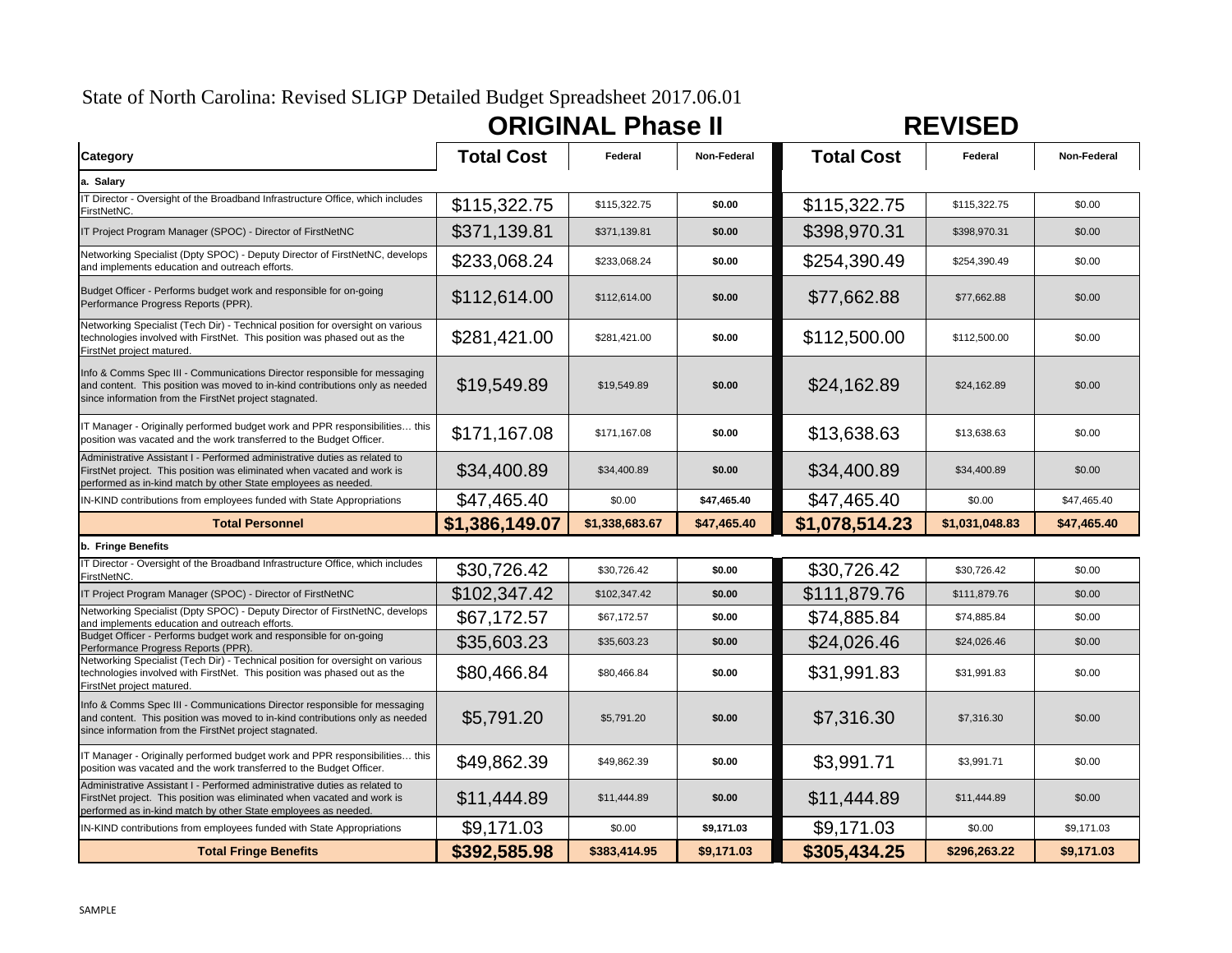| c. Travel                                                                     |                |                |              |                |                |              |
|-------------------------------------------------------------------------------|----------------|----------------|--------------|----------------|----------------|--------------|
| Travel, In-State                                                              | \$114,423.83   | \$91,287.00    | \$23,136.83  | \$55,270.65    | \$39,575.75    | \$15,694.90  |
| Travel, Out-of-State                                                          | \$114,498.00   | \$114,498.00   | \$0.00       | \$126,476.43   | \$82,596.22    | \$43,880.21  |
| <b>Total Travel</b>                                                           | \$228,921.83   | \$205,785.00   | \$23,136.83  | \$181,747.08   | \$122,171.97   | \$59,575.11  |
| d. Equipment                                                                  |                |                |              |                |                |              |
| N/A                                                                           | \$0.00         | \$0.00         |              | \$0.00         | \$0.00         | \$0.00       |
| <b>Total Equipment</b>                                                        | \$0.00         | \$0.00         | \$0.00       | \$0.00         | \$0.00         | \$0.00       |
| e. Supplies                                                                   |                |                |              |                |                |              |
| Operational - Office supplies (basic supplies, toner, postage)                | \$15,215.55    | \$15,215.55    | \$0.00       | \$5,686.67     | \$4,166.67     | \$1,520.00   |
| ACTUAL expenditures reconciliation for Supplies - no budget items in this row | \$0.00         | \$0.00         | \$0.00       | \$10,342.95    | \$2,910.55     | \$7,432.40   |
| EMTPY - placeholder for future use                                            | \$0.00         | \$0.00         | \$0.00       | \$0.00         | \$0.00         | \$0.00       |
| <b>Total Supplies</b>                                                         | \$15,215.55    | \$15,215.55    | \$0.00       | \$16,029.62    | \$7,077.22     | \$8,952.40   |
| . Contractual                                                                 |                |                |              |                |                |              |
| General Support:                                                              | \$421,980.00   | \$141,980.00   | \$280,000.00 | \$263,898.06   | \$216,980.00   | \$46,918.06  |
| Education & Outreach:                                                         | \$405,654.98   | \$405,654.98   |              | \$224,054.98   | \$224,054.98   | \$0.00       |
| Data Collection & Analysis:                                                   | \$325,460.00   | \$325,460.00   |              | \$66,460.00    | \$46,460.00    | \$20,000.00  |
| Other:                                                                        | \$186,388.05   | \$139,469.99   | \$46,918.06  | \$145,759.90   | \$119,871.62   | \$25,888.28  |
| <b>Total Contractual</b>                                                      | \$1,339,483.03 | \$1,012,564.97 | \$326,918.06 | \$700,172.94   | \$607,366.60   | \$92,806.34  |
| g. Other                                                                      |                |                |              |                |                |              |
| {IN-KIND} Volunteer Hrs from Partners (see Narrative)                         | \$125,630.00   | \$0.00         | \$125,630.00 | \$131,919.01   | \$0.00         | \$131,919.01 |
|                                                                               |                |                |              |                |                |              |
| (IN-KIND) Facility Office Space                                               | \$58,007.00    | \$0.00         | \$58,007.00  | \$58,123.00    | \$0.00         | \$58,123,00  |
| Operational - computers/email/shared drive/phones                             | \$95,035.86    | \$95,035.86    | \$0.00       | \$32,500.00    | \$32,500.00    | \$0.00       |
| Events (facility rental and food)                                             | \$38,000.00    | \$38,000.00    | \$0.00       | \$112,000.00   | \$112,000.00   | \$0.00       |
| Communications materials, banners, etc.                                       | \$12,000.00    | \$12,000.00    | \$0.00       | \$7,000.00     | \$7,000.00     | \$0.00       |
| Printing                                                                      | \$16,999.78    | \$16,999.78    | \$0.00       | \$10,750.00    | \$10,750.00    | \$0.00       |
| ACTUAL expenditures reconciliation for Other - no budget items in this row    | \$2,710.19     | \$0.00         | \$2,710.19   | \$93,574.66    | \$65,129.52    | \$28,445.14  |
| EMTPY - placeholder for future use                                            | \$0.00         | \$0.00         | \$0.00       | \$0.00         | \$0.00         | \$0.00       |
| <b>Total Other</b>                                                            | \$348,382.83   | \$162,035.64   | \$186,347.19 | \$445,866.67   | \$227,379.52   | \$218,487.15 |
|                                                                               |                |                |              |                |                |              |
| <b>Total Direct Charges</b>                                                   | \$3,710,738.29 | \$3,117,699.78 | \$593,038.51 | \$2,727,764.80 | \$2,291,307.36 | \$436,457.43 |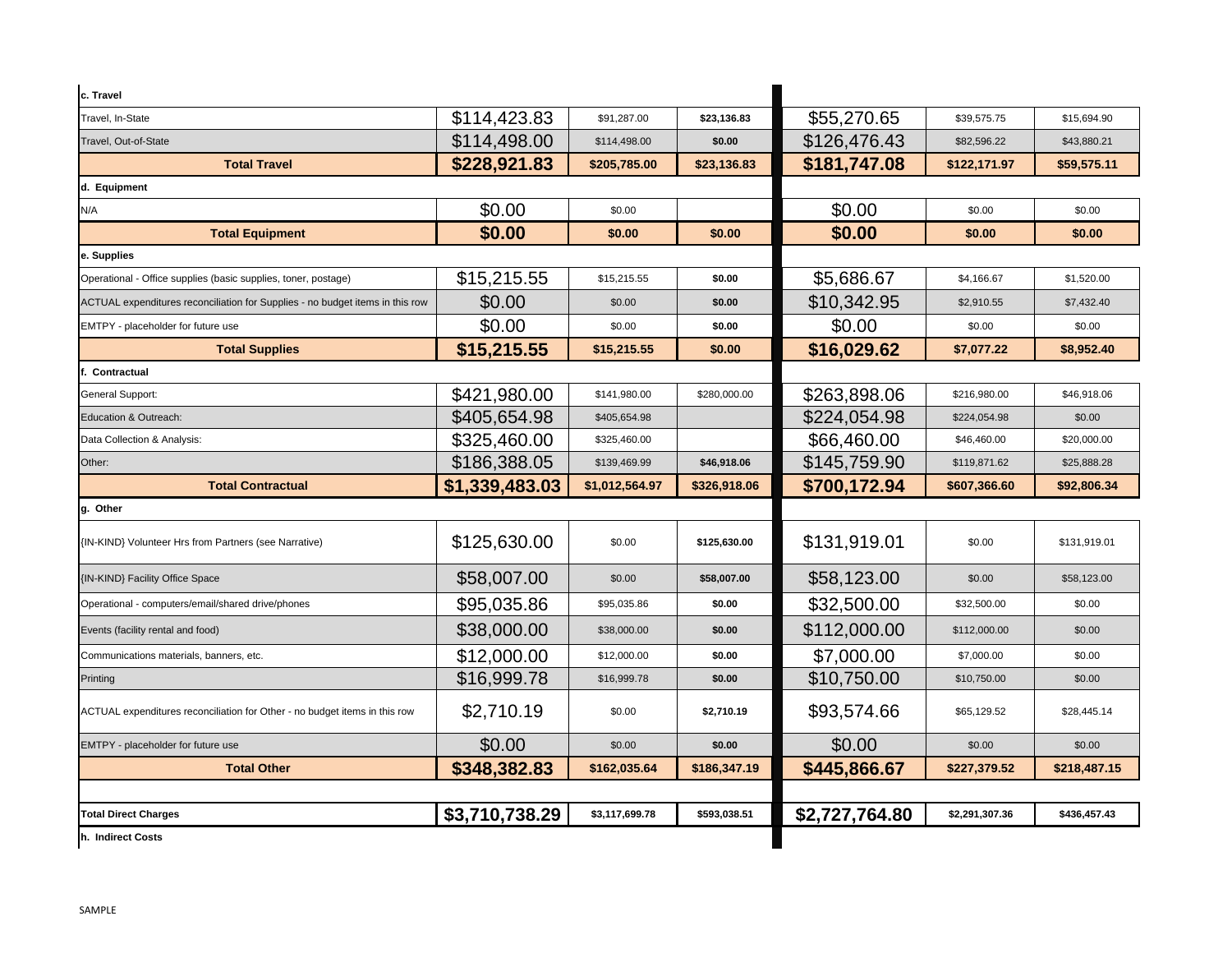| North Carolina has no indirect cost | \$0.00         | \$0.00         | \$0.00       | \$0.00                         | \$0.00         | \$0.00       |
|-------------------------------------|----------------|----------------|--------------|--------------------------------|----------------|--------------|
| <b>Total Indirect</b>               | \$0.00         | \$0.00         | \$0.00       | \$0.00                         | \$0.00         | \$0.00       |
| <b>IGRAND TOTALS</b>                | \$3,710,738.29 | \$3,117,699.78 | \$593,038.51 | $\blacksquare$ \$2,727,764.796 | \$2,291,307,36 | \$436,457,43 |

De‐obligation **\$826,392.41 \$156,581.08**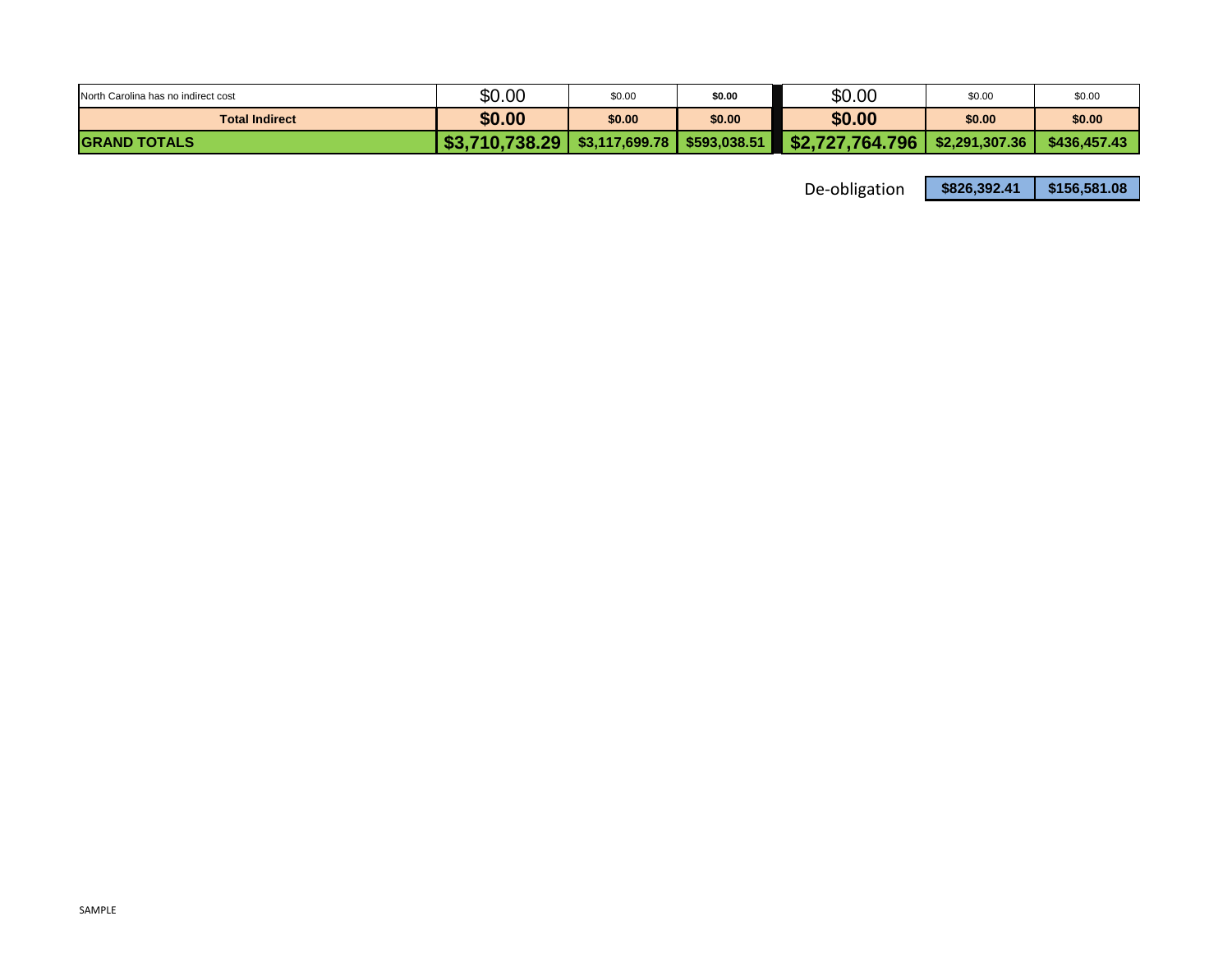# **STATE OF NORTH CAROLINA**

# **STATE AND LOCAL IMPLEMENTATION GRANT PROGRAM (SLIGP)**

# **Budget Justification Narrative – De-obligation of funds in support of SLIGP 2.0**

#### **20 May 2017**

#### **Budget Modification Summary**

At the request of the National Telecommunications and Information Administration, the State of North Carolina has agreed to modify the State and Local Implementation Grant Program (SLIGP) award budget. In support of NTIA's desire to have a 'SLIGP 2.0' program, the State of NC would like to de-obligate **\$826,392.41** of the federal funds awarded under the SLIGP program.

The highlights of this budget listed below will leave adequate funding for the state to meet its obligations under the SLIGP award. This budget modification contemplates that all programmatic activities would cease on February 1, 2018 and the award closeout activities would cease on May 1, 2018.

- Funding for 2.5 FTEs (SPOC, Deputy SPOC, Business Officer)
- Approximately \$95,000 to support travel of staff and stakeholders
- \$180,000 for contractor to review and audit award at closeout
- \$30,000 for Outreach Liaison activities to support education during the last year
- \$150,000 to host FirstNetNC conferences around the state for SLIGP activities
- \$60,000 for LTE/FirstNet technical training for public safety

# **BUDGET JUSTIFICATION NARRATIVE**

| Amended                   | 2014-2015    | 2015-2016    | 2016-2017    | 2017-2018    | Total          |
|---------------------------|--------------|--------------|--------------|--------------|----------------|
| Federal                   | \$237,947.86 | \$356,627.38 | \$235,931.68 | \$200,541.92 | \$1,031,048.83 |
| <b>Federal Fringe</b>     | \$66,206.52  | \$101,638.74 | \$67,378.98  | \$61,038.99  | \$296,263.22   |
| <b>Federal Total</b>      | \$304,154.37 | \$458,266.11 | \$303,310.66 | \$261,580.91 | \$1,327,312.05 |
| <b>Non-Federal</b>        | \$47,465.40  | \$0.00       | \$0.00       | \$0.00       | \$47,465.40    |
| <b>Non-Federal Fringe</b> | \$9,171.03   | \$0.00       | \$0.00       | \$0.00       | \$9,171.03     |
| <b>Non-Federal Total</b>  | \$56,636.43  | \$0.00       | \$0.00       | \$0.00       | \$56,636.43    |
| <b>TOTAL</b>              | \$360,790.80 | \$458,266.11 | \$303,310.66 | \$261,580.91 | \$1,383,948.48 |

# **Personnel with Fringe**

#### **See new NC SLIGP Baseline and Detailed Budget spreadsheet for calculations.**

Fringe benefits for the staff members of the FirstNet program constitute a portion of the direct costs for the grant. Benefits are calculated as follows: SSI at 6.2% of salary up to \$113,700 and a 1.45% Medicare tax on all salaries for a total of 7.65%. The State Health Plan tax is calculated at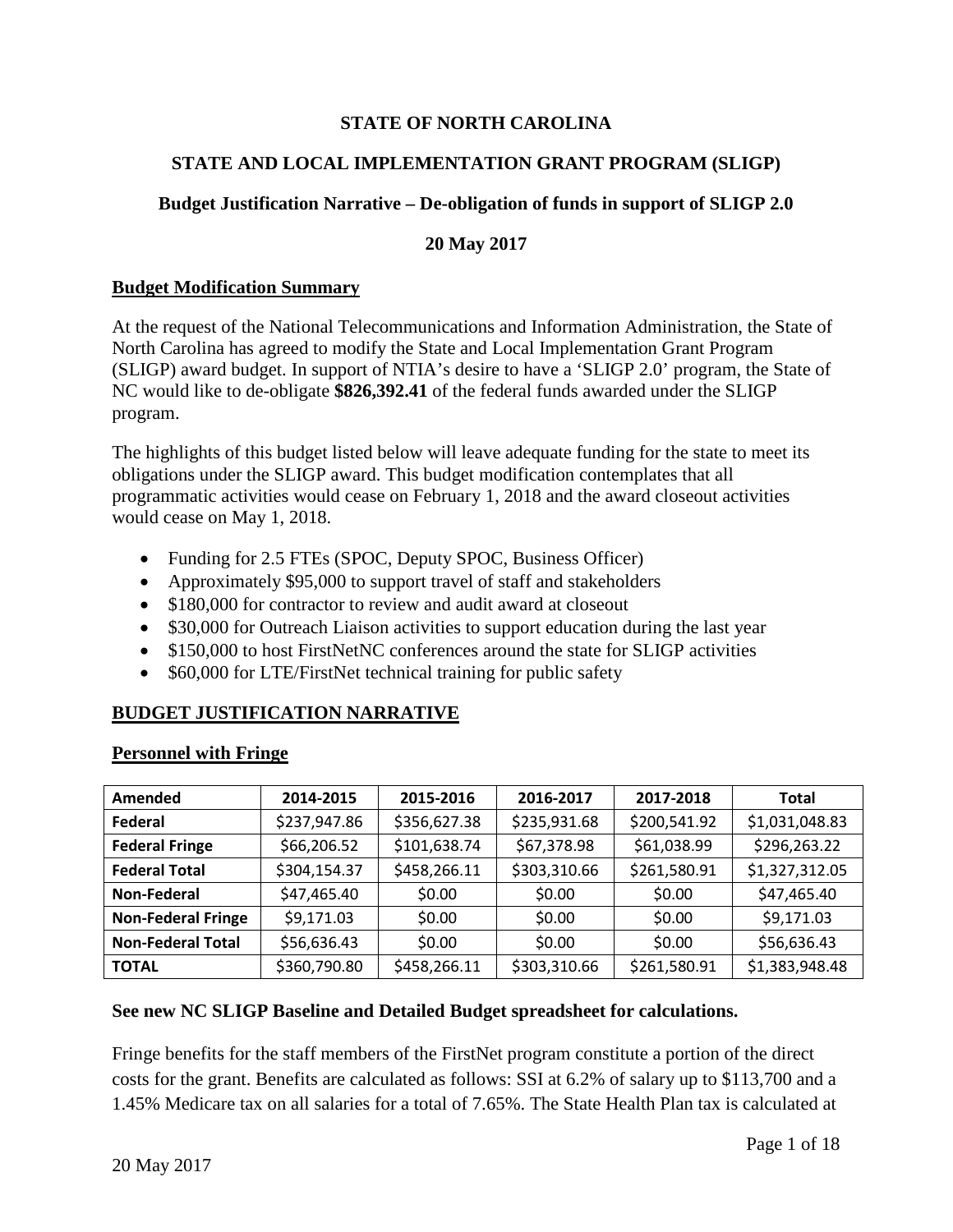\$5,378 annually and State Retirement System at 15.21%. Fringe calculations are based on the aforementioned percentages calculated against the adjusted salaries for the years.

The following personnel will be needed on a full-time basis for the entire project:

• **Program Director** (1) [Classification – IT Project Program Manager] The Program Director oversees the entire program on behalf of North Carolina. He is responsible for leading, planning, directing and administering the SLIGP project and ensuring its success from a schedule, budget, quality and deliverable perspective. He represents the state in national and regional forums specific to the FirstNet initiative. He briefs state senior executives and members of the General Assembly on the program's progress. He is responsible for all SLIGP project activities and tasks. He must have both technical and business (Public Safety operations) expertise to ensure proper execution of the Grant. This person is the State Point of Contact (SPOC)

• **Outreach Network Analyst (1)** [Classification – Networking Specialist] This position will take the lead in the development and the delivery of training materials for the SLIGP program. Assistance will be provided by other project team members and possibly other constituents. The individual will work very closely with the team's education and outreach liaisons to make certain that the material developed and distributed is consistent. Collaboration and presentation skills will be essential since there will substantial interaction with users on a daily basis. This person is the Deputy SPOC.

The following personnel will be utilized on a part-time basis:

• **Business Officer/Financial/Grant Support Analyst (1)** [Classification – Industrial Development Representative]

This person will be primarily responsible for supporting Program Staff in the formal development, execution and management of the SLIGP budget. This analyst is expected to monitor all expenditures and disbursements on a daily basis and to work closely with members of the project team to make certain the budget follows state and federal budgetary guidelines. The analyst will also prepare trend analyses and forecasts of expenditures as needed. Additionally, this person will have administrative support duties such as the coordination of meetings, writing correspondence and assisting the project team in logistical support. Furthermore, responsibilities include coordinating with the project manager to ensure compliance with grant guidelines, interacting with people trying to reach members of the project team and assisting in the coordination and preparation of education and training materials/events. This position was added at 50% funding in April 2016, assuming the duties of the Program Manager that was previously vacated.

• **Broadband Director** (1) [Classification – IT Director]

The Broadband Director oversees the entire Broadband program on behalf of North Carolina. He is responsible oversight to the SLIGP project and has the primary role of interface to the Governor and Legislature. On occasion, he represents the state in national and regional forums specific to the FirstNet initiative. He briefs state senior executives and members of the General Assembly on the program's progress. His expertise in State business ensures proper coordination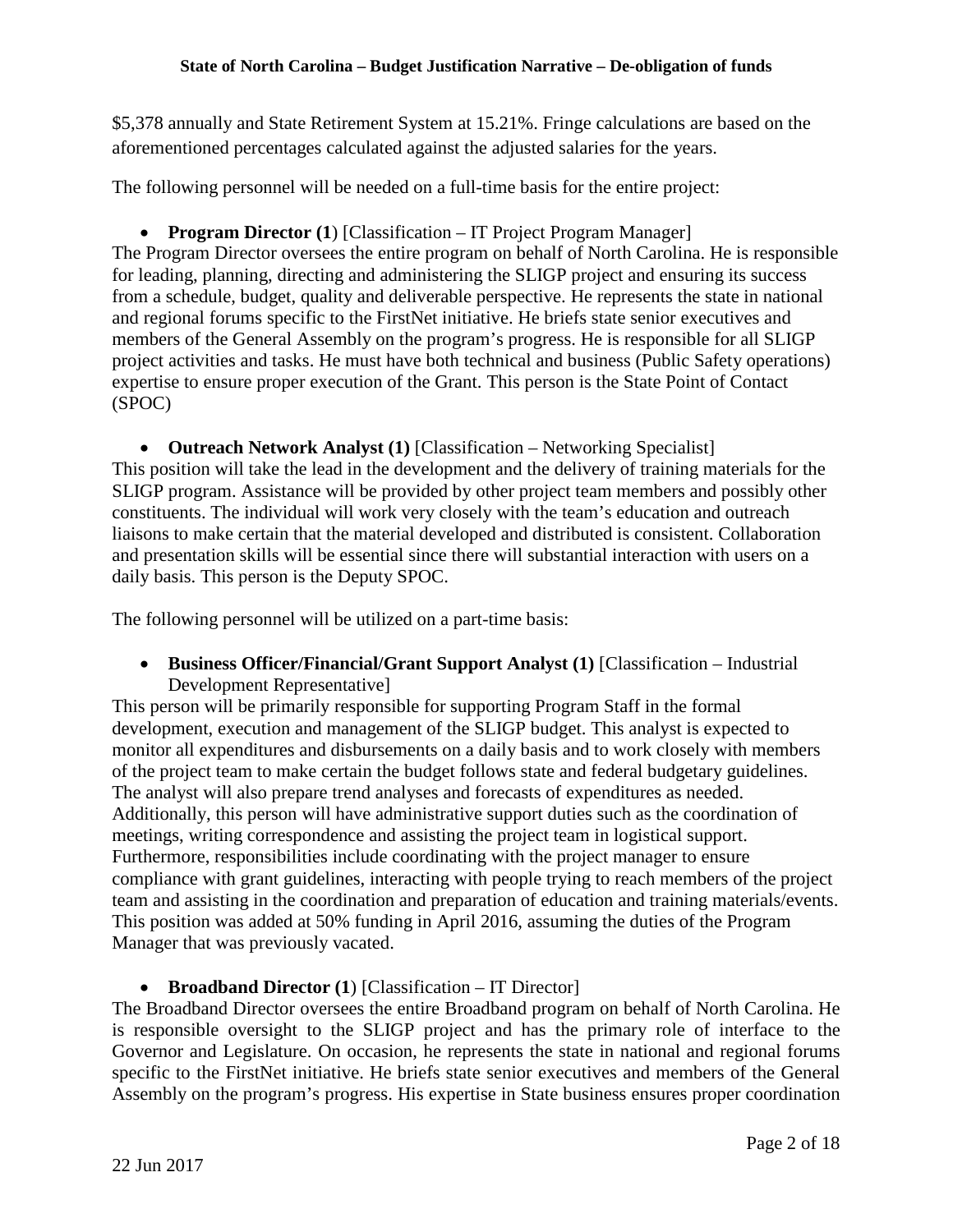and oversight of the Grant. This position was funded at 37% until July 2016 at which point it was fully funded by State Appropriations. The duties have not changed and efforts related to SLIGP could be tracked as an in-kind match. Such match is not reflected in the current revision as the budget is de-obligating federal grant funds and some match contributions were also reduced to keep from committing to over-matching.

The following personnel were utilized in the past:

• **Program Manager (1)** [Classification – IT Manager]

The program manager/financial analyst will work together with the Program Director to execute the project plan and assist in the management of the SLIGP budget. The Program Manager is expected to monitor all expenditures and disbursements and to work closely with members of the project team to make certain the budget follows state and federal budgetary guidelines. The Program Manager will also prepare trend analyses and forecasts of expenditures as needed. This position was split time from July 2015 until October 2015. This position was vacant from November 2015 until April 2016, at which time it was removed and the duties were moved to the Business Officer/Financial/Grant Support Analyst.

• **Technical Network Analyst (1)** [Classification – Networking Specialist] This individual will assist with technical aspects of the outreach program. Duties of this position will include: studying and documenting existing technical implementations and gathering new requirements; identifying potential network impacts to existing computer networks and applications; assisting staff and partners to understand computer network, infrastructure needs, and applications requirements; assisting in the preparation of outreach documents, web pages and briefings; assisting staff with outreach and data collection relating to existing network environments currently used by local government, partner agencies and any other first responder entity identified in the state. As the FirstNet project matured, it was realized that a fulltime position focused on technical aspects was not needed for this program. This position was funded at 100% until March 2016 and then eliminated.

• **Administrative Assistant (1)** [Classification – Administrative Assistant I] This position provides administrative support to the FirstNetNC team and project. The position transitioned to a split time within the Broadband Infrastructure Office in January 2015. This position was eliminated in the quarter ending September 2015 with duties transitioning to contract staff as needs arise.

# • **Information & Communications Specialist (1)** [Classification – Information & Communications Specialist III]

This position, with a background in communications, provides expertise to the team in developing communications and outreach materials. The position is responsible for development and management of communications and outreach content, management of all social media and email updates, media relations, as well as coordination of communications with the broader department. This position was a split position until the quarter ending December 2015 in which it become 0% FirstNet to concentrate on the larger Broadband Infrastructure Office. Duties will be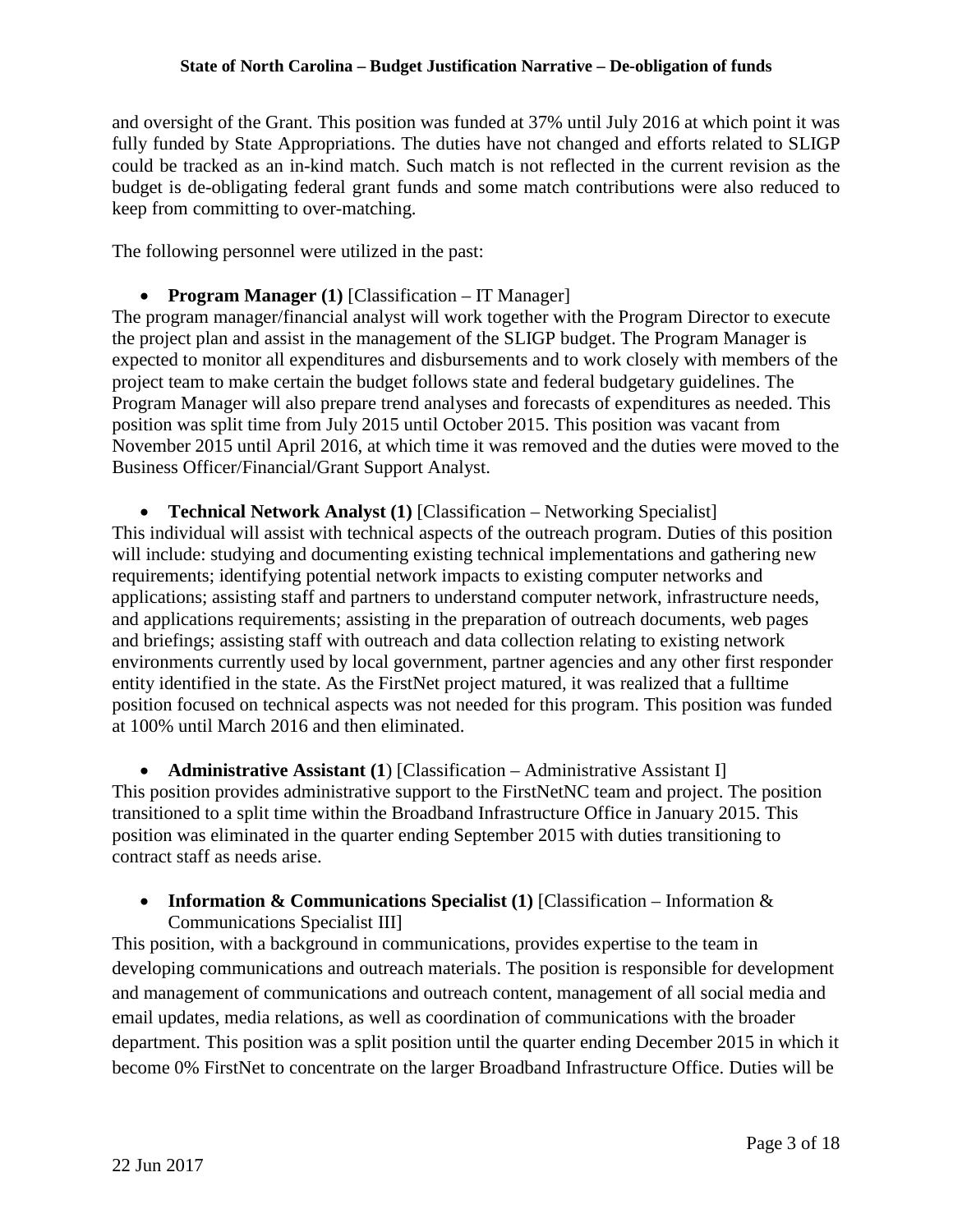transitioned to contract staff as needed. NOTE – Time spent on SLIGP efforts could be used as in-kind match in the future if work is performed by this position.

### **FY 2014-2015**

During the 1 Jul 2014 – 30 Jun 2015 period, time-limited staff levels did not ramp up as originally expected due (in part) to retirement of original Program lead. SLIGP efforts were accomplished by permanent state-funded positions and those efforts were captured as in-kind match. With a new program lead hired in October 2014, the state-funded positions no longer worked on SLIGP efforts and two additional full time staff were hired as time-limited SLIGP funded positions. The overall effort was reduced from original projections due to the long time needed to advertise, interview, and "on-board" new staff.

#### **FY 2015-2016**

During the 1 Jul 2015 – 30 Jun 2016 period, there was a loss of two staff from the effort. It is now clear that hiring State Government personnel for a non-permanent position is problematic as the FirstNetNC effort can only utilize "time limited" positions (the State has not allocated any permanent positions to the SLIGP effort). Often, people prefer permanent employment and this staffing conflict has caused the FirstNetNC office to reassess the approach to hiring. While operating in an understaffed capacity, this causes additional responsibilities and burdens on the existing staff. Contract staff and non-SLIGP funded State employees have been utilized to perform support tasks.

#### **FY 2016-2017**

We do not expect to have more than minimal Staff changes for this period.

#### **FY 2017-2018**

During the last seven months of the SLIGP effort, we project staff losses will occur due to need by many personnel to find more secure employment. That said, we do see a continued need to help the North Carolina response community with continued Education and Outreach – as well as program management.

| Amended     | 2014-2015   | 2015-2016   | 2016-2017   | 2017-2018    | Total        |
|-------------|-------------|-------------|-------------|--------------|--------------|
| Federal     | \$14,568.48 | \$11,405.99 | \$35,652.50 | \$60,545.00  | \$122,171.97 |
| Non-Federal | \$6,536.83  | \$15,416.90 | \$37,621.38 | <b>SO.00</b> | \$59,575.11  |
| I TOTAL     | \$21,105.31 | \$26,822.89 | \$73,273.88 | \$60,545.00  | \$181,747.08 |

# **Travel**

#### **See new NC SLIGP Baseline and Detailed Budget spreadsheet for calculations.**

• **In State and Out of State Travel for Project Staff** – To support completion of the FirstNet SLIGP effort, North Carolina Project Staff personnel involved in the project will have requirements to travel throughout the state and to conferences and meetings outside the state. Travel outside the state will include attendance at FirstNet and National Governors Association meetings, as well as conferences that address issues associated with the FirstNet effort. Travel within North Carolina will include coordination with local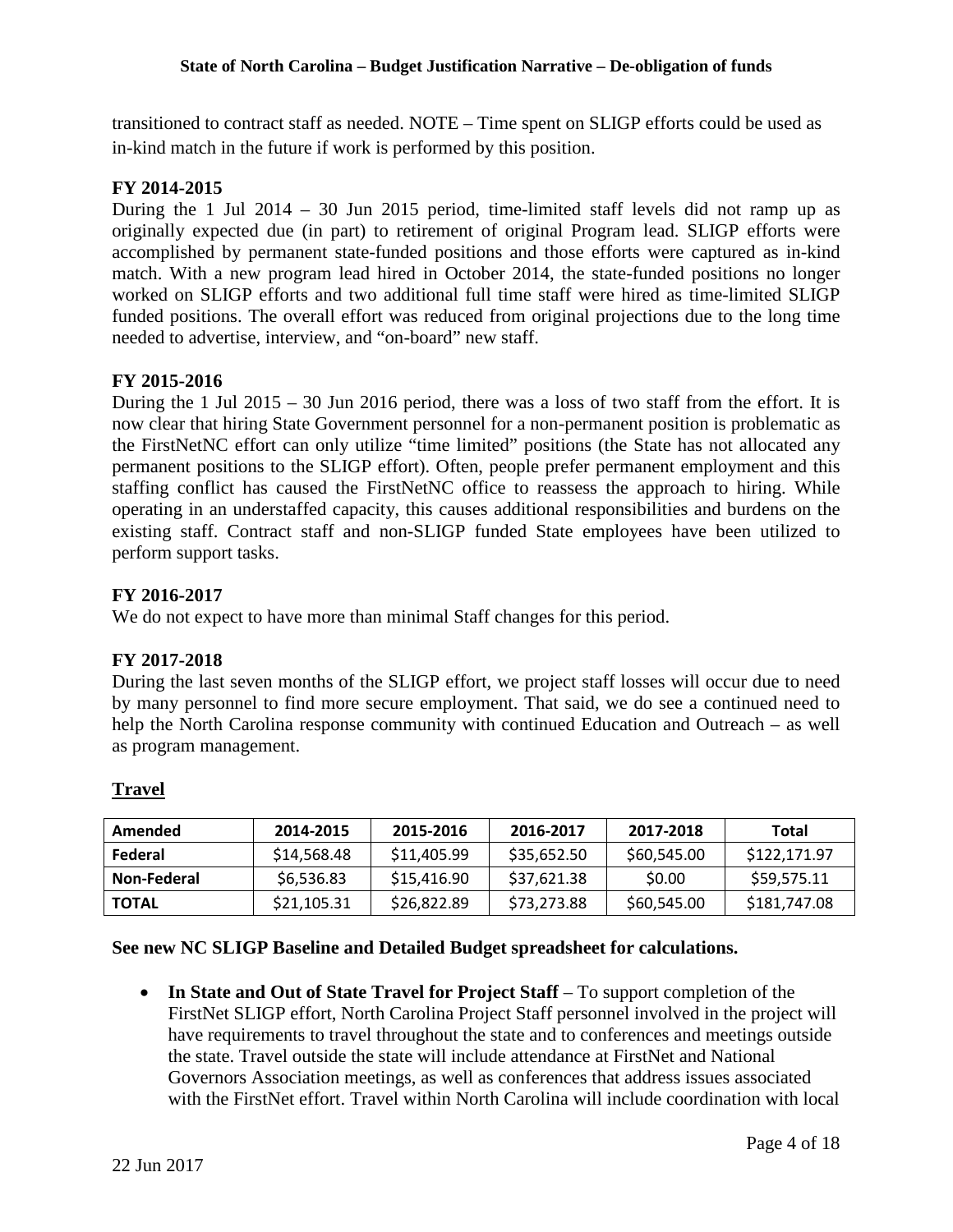first responders and other participants. All travel calculations are at the State allowed rates (lower than Federal rates) and in accordance to State travel policies.

• **Travel for Meeting Non-Project Staff Partners/Stakeholders** – FirstNetNC must assist local responder participation in hosted meetings; where requested by local responders documented mileage and overnight accommodations/per diem will be reimbursed in accordance with State of North Carolina allowances. When the local responders and associated Government Officials do not request reimbursement, their time and travel will be used as part of the State "match" as per NTIA guidance and approved volunteer and mileage rates.

#### **FY 2014-2015**

During the 1 Jul 2014 – 30 Jun 2015, staff traveled to a number of FirstNet sponsored out of State efforts. SPOC meetings, attendance at adjacent and nearby State Consultation meetings, and FirstNet related Governance meetings were among the events attended. Additionally, FirstNetNC Staff traveled to multiple meetings around North Carolina, both for general FirstNet topic focused meetings (numerous meetings were advertised and performed across the state) as well as targeted meetings for specific Agencies or professional groups.

#### **FY 2015-2016**

During the 1 Jul 2015 – 30 Jun 2016 period, FirstNetNC Staff continued to attend in-state education and outreach meetings as well as FirstNet sponsored out of State efforts (SPOC meetings, adjacent State consultation activities, NTIA sponsored FirstNet meetings, NGA/NASCIO FirstNet related meetings). During this time frame, the General Assembly had allocated \$140,000 in match funding which was originally all allocated to Contractual Services in our Phase II budget submission. FirstNetNC is moving some of these funds to the Travel and Supplies categories in order to get the matching funds spent prior to the expiration of their availability.

#### **FY 2016-2017**

During the 1 Jul 2016 – 30 Jun 2017 period, FirstNetNC Staff will continue to attend in-state education and outreach meetings as well as FirstNet sponsored out of State efforts (SPOC meetings, adjacent State consultation activities, NTIA sponsored FirstNet meetings, NGA/NASCIO FirstNet related meetings). During this time frame, the General Assembly had allocated \$140,000 in match funding which was originally all allocated to Contractual Services in our Phase II budget submission. FirstNetNC is moving some of these funds to the Travel and Supplies categories in order to get the matching funds spent prior to the expiration of their availability.

#### **FY 2017-2018**

During the last seven months of the SLIGP effort, we project FirstNetNC Staff will continue to attend in-state education and outreach as well as FirstNet sponsored out of State efforts (SPOC meetings, adjacent State consultation activities, NTIA sponsored FirstNet meetings, NGA/NASCIO FirstNet related meetings). As buildout of FirstNet is expected to begin in this time frame, many responder Agencies will need additional attention as they begin to have more questions about being a part of the effort.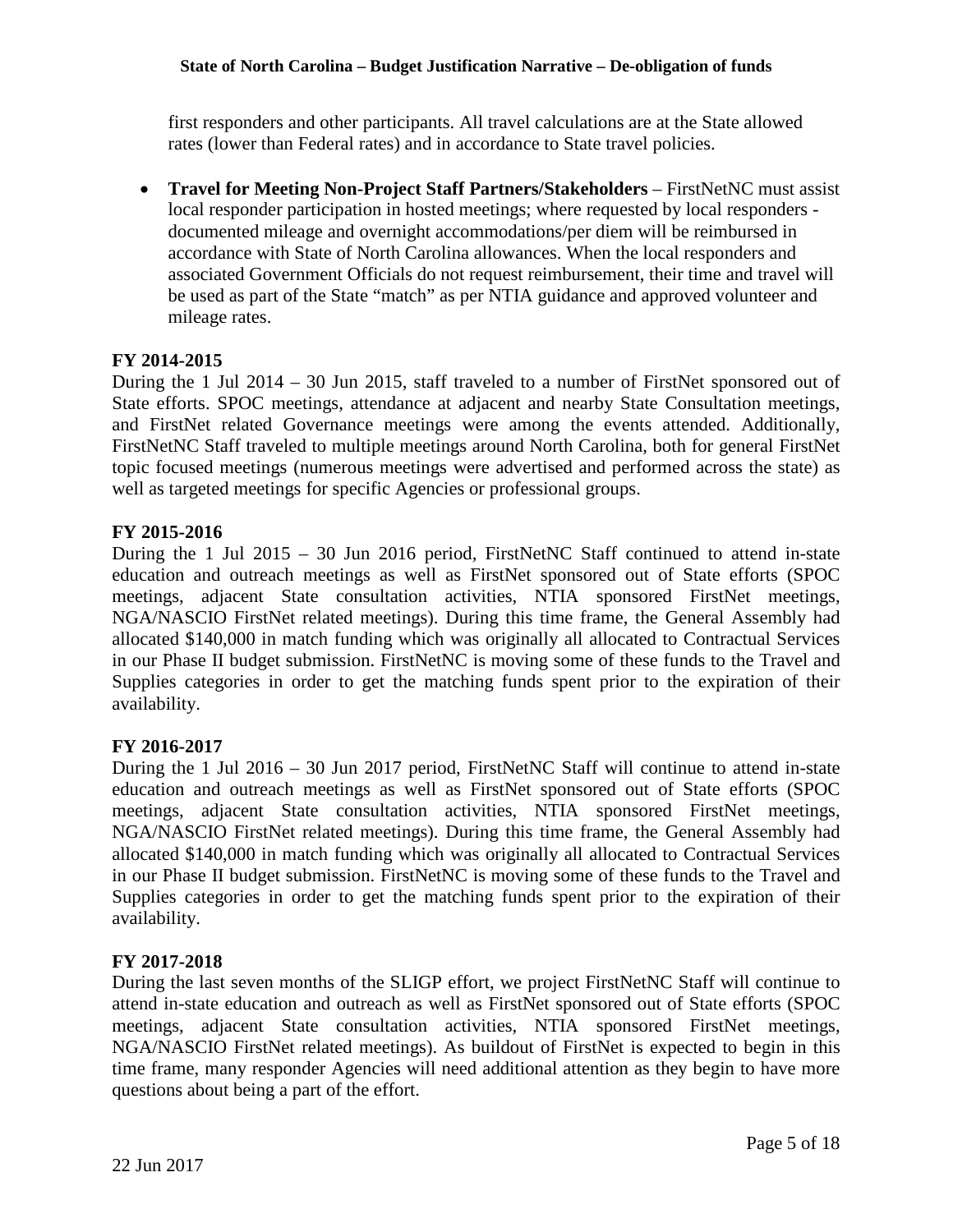#### **Equipment**

There are no equipment items in the project budget.

#### **Supplies**

| Amended      | 2014-2015  | 2015-2016  | 2016-2017  | 2017-2018  | Total       |
|--------------|------------|------------|------------|------------|-------------|
| Federal      | \$1,215.55 | \$1,695.00 | \$0.00     | \$4,166.67 | \$7,077.22  |
| Non-Federal  | \$0.00     | \$7,090.14 | \$1,862.26 | \$0.00     | \$8,952.40  |
| <b>TOTAL</b> | \$1,215.55 | \$8,785.14 | \$1,862.26 | \$4,166.67 | \$16,029.62 |

#### **See new NC SLIGP Baseline and Detailed Budget spreadsheet for calculations.**

- **Office Supplies** are budgeted for, with the category encompassing items (e.g.: printer toner cartridges, staples, sticky notes, hole-punch machines) typically used in the modern office environment.
- **Training Material/Printing** costs are included in the budget. Though electronic media will be used extensively, hard-copy documents are still preferred by a number of persons in the public safety field. The production and distribution of paper documents will ensure that a broad base of users and the public are educated and included in FirstNet activities.

#### **FY 2014-2015**

During the 1 Jul 2014 – 30 Jun 2015, the FirstNetNC Office was moved to the Office of Information Technology Services (OITS) from the North Carolina Department of Public Safety effective 1 July 2014. As part of this move, the original SLIGP effort was reestablished with OITS and the SLIGP Grant was amended. Concurrent with the organizational move, the FirstNetNC office was also relocated and there were some limited office supplies purchased as a result of the move.

#### **FY 2015-2016**

During the 1 Jul 2015 – 30 Jun 2016 period, FirstNetNC was physically moved again and OITS became a cabinet level department – now known as the Department of Information Technology (DIT). As the education and outreach has ramped up, additional printed and presentation materials as well as scaled up office supply procurement is necessary. During this time frame, the General Assembly had allocated \$140,000 in match funding which was originally all allocated to Contractual Services in our Phase II budget submission. FirstNetNC is moving some of these funds to the Travel and Supplies categories in order to get the matching funds spent prior to the expiration of their availability.

#### **FY 2016-2017**

During the 1 Jul 2016 – 30 Jun 2017 period, FirstNetNC continued to have printing costs as well as a need for standard office supplies. During this time frame, the General Assembly had allocated \$140,000 in match funding which was originally all allocated to Contractual Services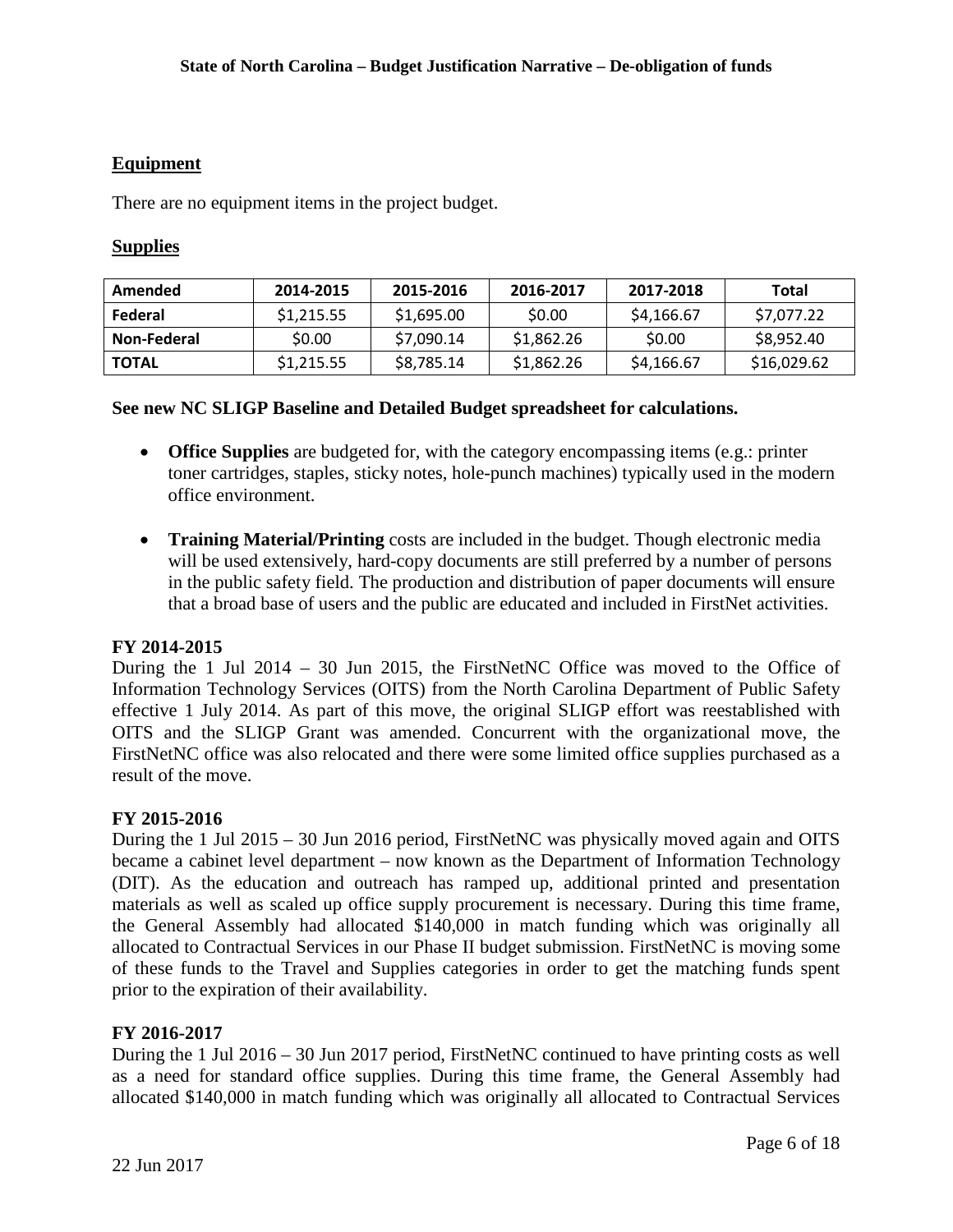in our Phase II budget submission. FirstNetNC is moving some of these funds to the Travel and Supplies categories in order to get the matching funds spent prior to the expiration of their availability.

# **FY 2017-2018**

During the last seven months of the SLIGP effort, we project FirstNetNC to continue to need printed materials as well as office materials – but at a decreased level. As FirstNetNC is closing during this period the amount of funds to support the office are expected to decrease from the previous calendar periods.

#### **Contractual Services (subcontracts)**

| Amended      | 2014-2015    | 2015-2016   | 2016-2017   | 2017-2018    | Total        |
|--------------|--------------|-------------|-------------|--------------|--------------|
| Federal      | \$65,694.98  | \$59,871.62 | \$41,800.00 | \$440,000.00 | \$607,366.60 |
| Non-Federal  | \$46,918.06  | \$8,892.28  | \$36,996.00 | \$0.00       | \$92,806.34  |
| <b>TOTAL</b> | \$112,613.04 | \$68,763.90 | \$78,796.00 | \$440,000.00 | \$700,172.94 |

#### **See new NC SLIGP Baseline and Detailed Budget spreadsheet for calculations.**

#### **Program**

It is anticipated that the following services will be contracted in support of the program till the completion of the effort:

• **Education and Outreach Liaisons (8 accounted for under contracts)**

These persons will be responsible for the promotion of the SLIGP program within their respective areas of specialization (Police, Fire, EMS, Emergency Management, and Local Government). Due to the geographic extent of the state (seven hours to drive coast to mountains) we plan to have up to 8 part time Liaisons. Recruitment of Outreach Liaisons with a public safety background has not achieved the desired number yet. However, FirstNetNC is working with FirstNet and AT&T to understand the new role of direct education and outreach to the public safety community now that a vendor is on-board. FirstNetNC will coordinate activities with the federal FirstNet office and their partner.

- **GIS - DIT** Contracted services were needed from the NC Department of Information Technology (DIT) through the Center for Geographic Information and Analysis (CGIA). CGIA is the lead organization in the state for GIS and provides data management and mapping for the FirstNetNC program. DIT and CGIA are state agencies that operate on a cost recovery basis. They operate in compliance with legislated guidelines while providing centralized services. This allows cost sharing for such services among other agencies without creating duplicative systems or expenses. Use of such shared services is required and is not subject to competitive bidding. This line item is for turnkey contracts for planning and data collection activities which are to be determined by FirstNet. Costs reimbursed under this line item will be from firm, fixed-price task orders.
- **Research Analyst DoC** In order to support planning and gathering of data required under Phase II of the SLIGP, a data analyst will be contracted from the North Carolina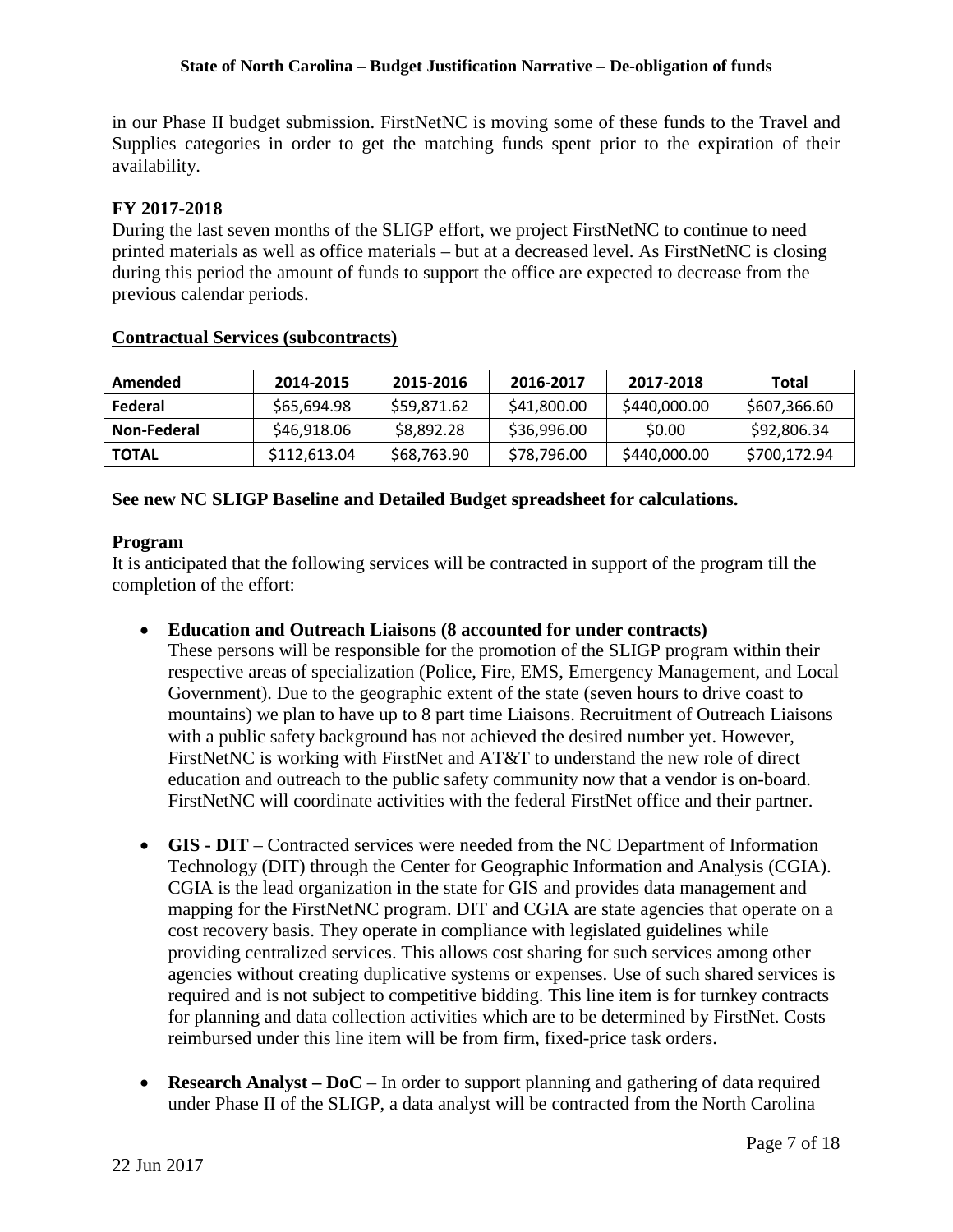Department of Commerce (DoC). This individual will have responsibilities for planning, gathering, database development, data verification, purchasing of data sets, data research activities, and analyzing First Responder data to support the second phase of the SLIGP.

- **Outreach/Data Collection/Inventory** Additional contracted services will be sought from a variety of contractors for the education, outreach, data collection and inventory efforts of the program. These services may include contracted services for completion of education, outreach, and data collection. This line item is for turnkey contracts for activities which are to be determined by FirstNet. Costs reimbursed under this line item will be from firm, fixed-price task orders.
- **Hosting Services** will be utilized to support the education and outreach efforts. This will provide a project website and collaboration platform to host databases and web pages, and to connect with social media.
- **Conferences** as technical staff working to support First Responder Agencies need to also be educated and informed, FirstNetNC held a Technical Conference in 2016 with much success. This conference presented a variety of topics directly on and related to the FirstNet program to the public safety community. FirstNetNC plans to repeat such events during the remainder of the program especially as more information becomes available of what FirstNet can offer in the way of data connectivity.
- **Best Practices** This line item is for reimbursements for local government's documented expenditures in support of FirstNet in accordance with SLIGP guidelines and State policies.

#### **FY 2014-2015**

During the 1 Jul 2014 – 30 Jun 2015, GIS planning and related planning was performed to support FirstNetNC efforts to support all phases of the Grant

#### **FY 2015-2016**

During the 1 Jul 2015 – 30 Jun 2016 period, FirstNetNC was tasked by Federal FirstNet to perform a major data collection effort as well as significant education and outreach efforts

#### **FY 2016-2017**

During the 1 Jul 2016 – 30 Jun 2017 period, FirstNetNC expects to continue data collection as well as ramp up education and outreach – given FirstNet should have progressed sufficiently towards successful execution of the program. As the draft State plan might be delivered in this period, FirstNetNC expects to have increased education and outreach efforts to support delivery of information to responder agencies and key decision makers across the State.

#### **FY 2017-2018**

During the last seven months of the SLIGP effort, we project FirstNetNC to reduce data collection and education/outreach efforts. Though those efforts will continue on an as needed/requested level.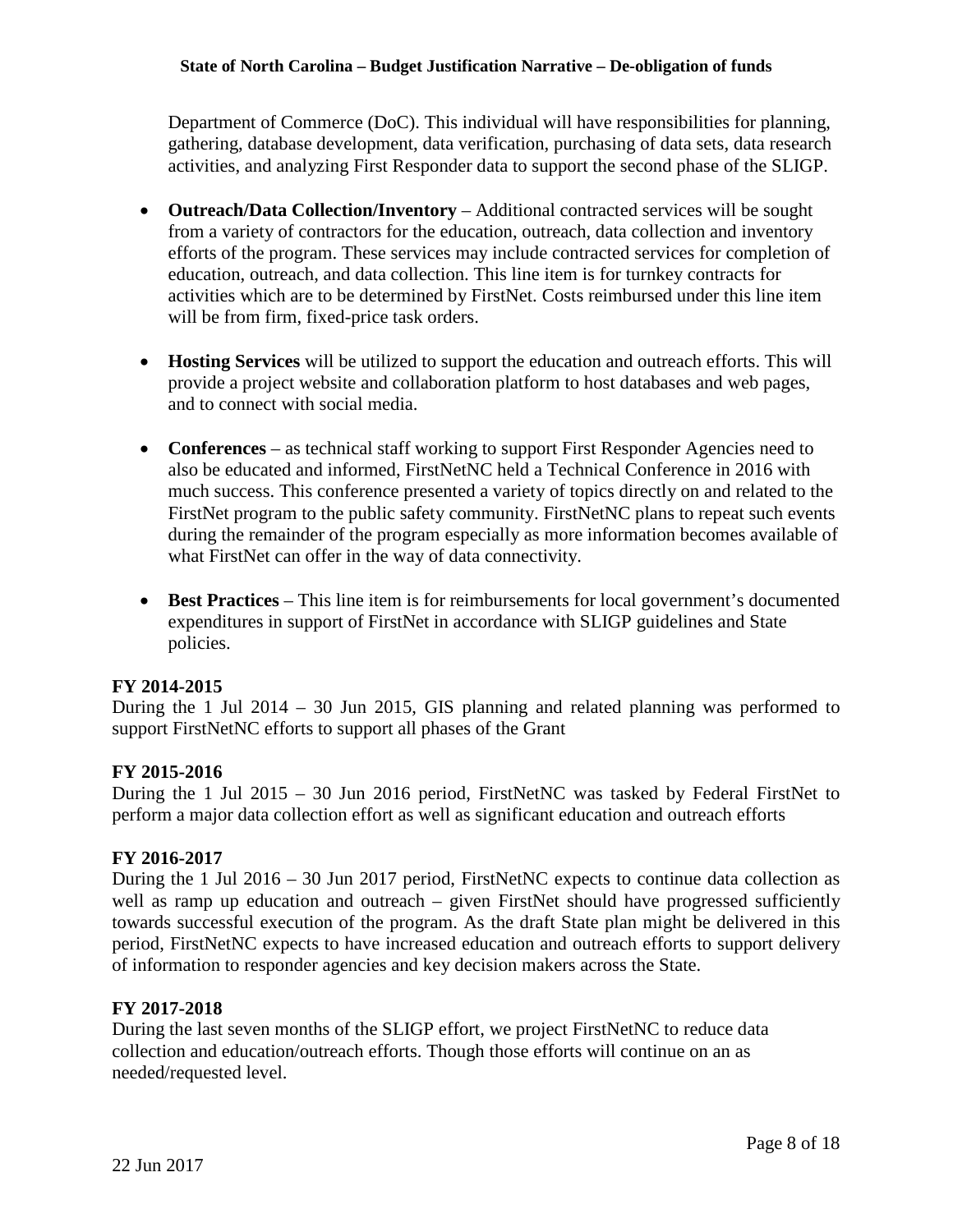### **Other**

| Amended      | 2014-2015   | 2015-2016   | 2016-2017    | 2017-2018    | Total        |
|--------------|-------------|-------------|--------------|--------------|--------------|
| Federal      | \$16,995.99 | \$29,624.10 | \$50,759.43  | \$130,000.00 | \$227,379.52 |
| Non-Federal  | \$60,833.19 | \$41.374.50 | \$80,879.46  | \$35,400.00  | \$218,487.15 |
| <b>TOTAL</b> | \$77,829.18 | \$70,998.60 | \$131,638.89 | \$165,400.00 | \$445,866.67 |

### **See new NC SLIGP Baseline and Detailed Budget spreadsheet for calculations.**

- **Data Services/IT Maintenance** is estimated at a standard rate of \$2,500 per position for year. This will fund the on-going maintenance and support related to use of the IT equipment.
- A **Network Printer** is in the budget, for use by project staff.
- Laptops are in the budget, with an estimated per unit cost of \$1,000. Laptops are not in the budget for existing staff that already have computers at their disposal.
- **Cellphone Lease** charges are in the budget, calculated for 3 employees in the  $1<sup>st</sup>$ ,  $2<sup>nd</sup>$ , and  $3<sup>rd</sup>$  years. Cellular services necessary for work-related communications, especially important in that SLIGP implementation in North Carolina is to be accomplished with a fair amount of travel.
- A **Copier** is in the budget, for use by project staff.
- **Events** Outreach is a key component to the success of the SLIGP. Funds are budgeted for use of specific out outreach meetings.

# **FY 2014-2015**

During the 1 Jul 2014 – 30 Jun 2015 most of the budget was standard expense items as listed above.

#### **FY 2015-2016**

During the 1 Jul 2015 – 30 Jun 2016 period there will be continued usage charges for the data services and phone services. Printing costs for communications support will increase the costs this year with meeting room charges coming becoming more the norm.

# **FY 2016-2017**

During the 1 Jul 2016 – 30 Jun 2017 period the expenses are much as the previous year with the belief that more printed materials are expected.

# **FY 2017-2018**

During the last seven months of the SLIGP effort costs will taper off due to only 7 of 12 months that the office will be operational.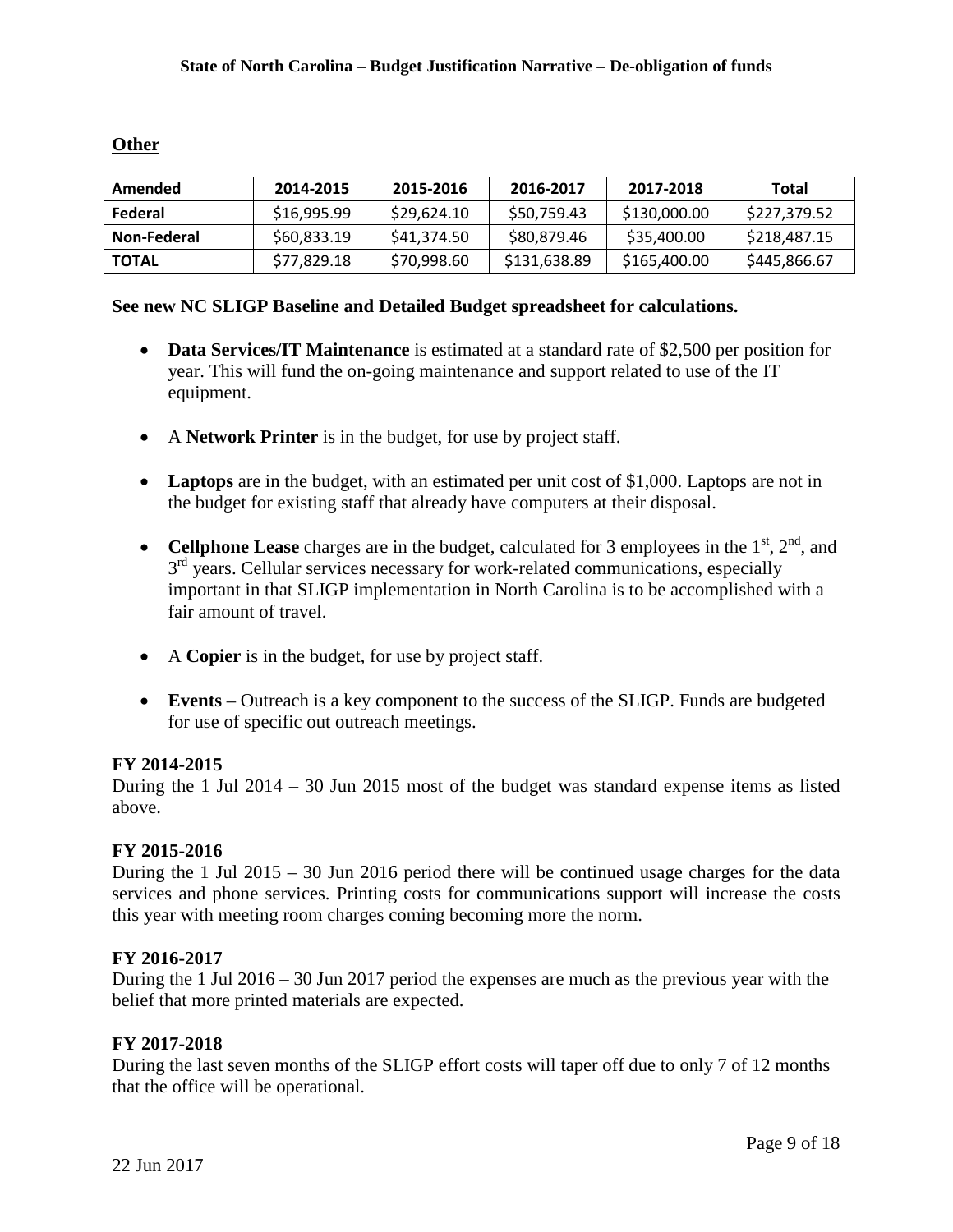#### **DESCRIPTION OF MATCH FUNDS**

**In-kind match calculations have been accounted for in the attached spreadsheet to include time allotted by the SLIGP work team to plan for implementation and to collect and compile information necessary for grant submission. In-kind match calculations have also been accounted for as below.**

- **Personnel Salaries** During the initial year during staff transitions, the North Carolina effort tracked in detail the time and salary information of DIT staff (State Personnel) supporting the project. These data are inclusive of HR, Fiscal, Admin, and DIT Leadership. For the first five months of NC FY 2015-2016, FirstNetNC was told that DIT planned to pursue an approved indirect cost basis so these hours were not tracked. However, starting November 2015, FirstNetNC received new guidance that DIT was not going to pursue an approved indirect cost basis. Going forward FirstNetNC will account for these hours; however, as further hiring of time limited State employees is not being pursued, the amounts are expected to be slightly increased starting in July 2016 as various administrative duties are performed by fulltime state employees not funded by SLIGP. The IT Director, who will continue to spend a projected 37% of time supporting the effort, is one example of such match that could be tracked.
- **Travel** Where responders travel to meetings that have as their SOLE PURPOSE to attend FirstNet Education and Outreach/Data Collection meetings, we account for that travel and also use as part of our Match Funding. Travel is calculated round trip from the town where that individual works to the location of the meeting. Calculations are at STATE rates which are sometimes lower than Federal mileage rates and never higher. Computations are reflected in the "Non-Personnel Details" tab of the NC SLIGP Baseline and Detailed Budget spreadsheet. State appropriated funds have also been allocated for Travel as matching funds.
- **Supplies** State appropriation money was moved into this category to cover some of the supplies needed by the program.
- **Subcontracts** During the transition to OITS (now DIT) contractors were utilized to assist in planning and strategizing how the FirstNetNC program should proceed under the new leading agency (SLIGP moved to OITS effective 1 Jul 2014). These hours are accounted for in the Match tab of the detailed spreadsheet under section f. Subcontracts (M. Ozburn and K. Wright in the SLIGP – Match Tab). In addition to the two contractors, one State employee (A. Sadowski) assisted in the planning and strategic planning and his time is also accounted for as part of the match as an "in-kind" match. Please note that A. Sadowski was later hired as the Program Director (Classification – IT Project Program Manager) but this work captured as in-kind match was performed while he was employed at the NC State Highway Patrol and non-SLIGP funded.
- The \$140,000 State appropriated was originally envisioned to develop training and course materials to provide education on FirstNet/LTE technologies. Several hurdles were encountered including achieving a buy-in from a national perspective to produce materials that would be relevant to the nation. The total of the state appropriations will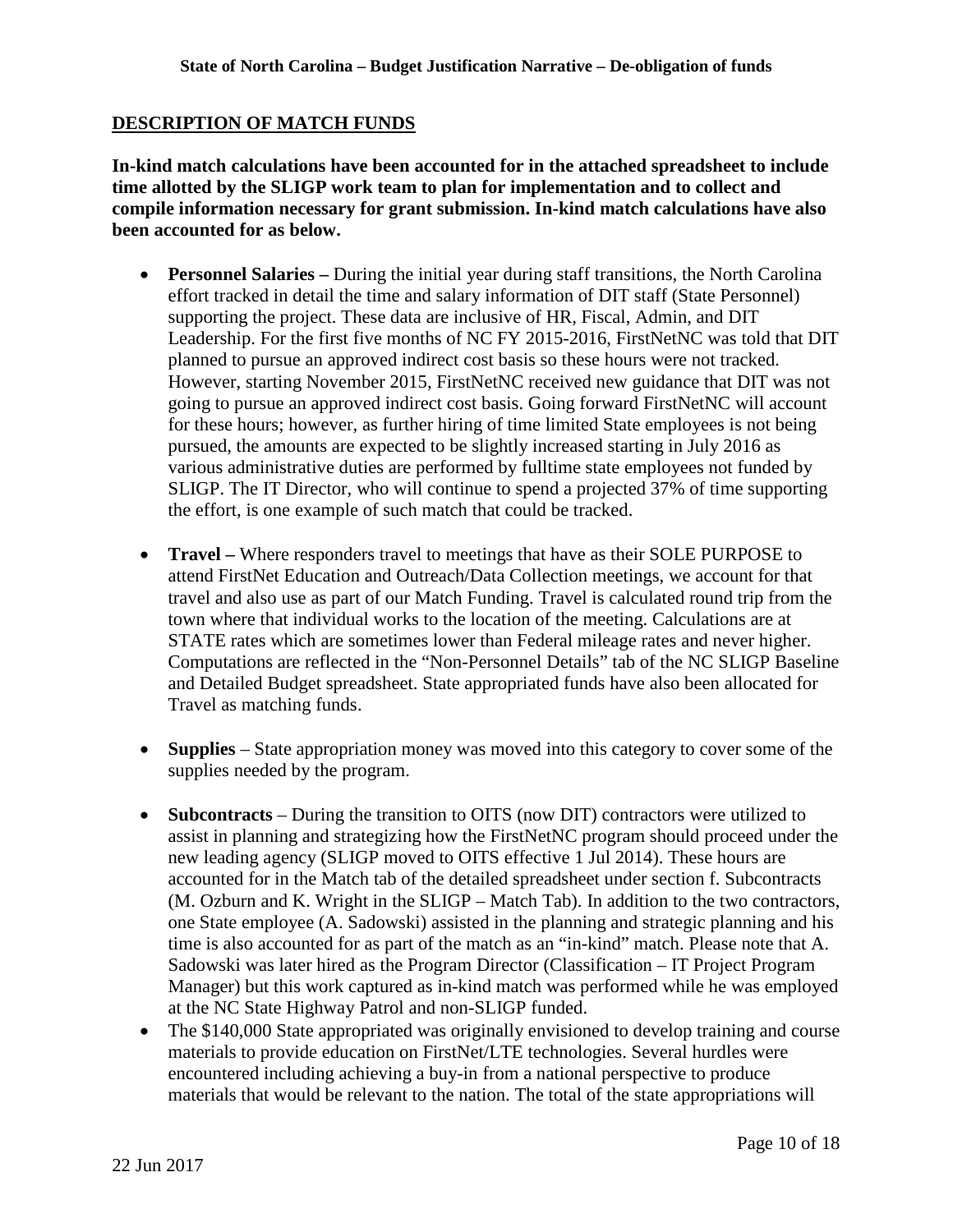not be needed to achieve the such subcontracts and state appropriations are being moved to Travel and Supplies. Remaining state appropriations are being used to fund the anticipated Conferences.

#### • **Other (Volunteer Hours and In-Kind Personnel)**

**Volunteer Hours** – Given the extensive education and outreach efforts, the time expended by First Responder agencies across the state is significant and this time is being utilized as a State Match. The numbers and times are tracked and derived volunteer time values (for North Carolina) are used. The Labor rate was used rather than asking for salary data from each attendee so as to be less intrusive to the individuals attending the meetings.

Using the \$21.47 per volunteer hour valuation, a \$45,000 per annum value (for both the years 1 July 2015 – 30 June 2016 and 1 July 2016 – 30 June 2017) equates to \$45,000/\$21.47 = 2096 hours of time by North Carolina First Responder personnel – or 175 hours per month. Given our plan to have 2FTE and 8 part-time outreach Liaison personnel doing education and outreach – this equates to 18 hours of contact time per month per outreach staff person. Given one single meeting of 20 people for one hour exceeds this number – we are comfortable with using this projection. Similarly, at an event where we are given 15 minutes to make a presentation and 80 people are at the event… then we again exceed this metric. Lastly, if we have five small meetings in one month attended by four people and the meeting lasts one hour, we have again exceeded the metric. Past experience is that small meetings typically last longer that large group presentations as these types of meetings are more conversational and thus last longer than a 15-minute group presentation.

After 2014-2015, we have not accounted for State personnel who assist FirstNet education and outreach (HR, Legal, PR, Fiscal, Management, etc.). We will track these numbers as a potential future "match" if we find we need to show more match funds than we currently project. Note: we are also not pursuing an approved indirect cost basis, so we reserve the option to use these support times as "In-Kind Personnel" in the future.

Examples include:

#### • **General Counsel (1)**

This position will be responsible for handling all legal matters pertaining to the program and will work with the appropriate entities in the development of any MOAs. This position will also provide advice and counsel to the SLIGP program team. Position will be responsible for facilitating ongoing intergovernmental relations. Incumbent will function with a dotted line reporting relationship to the Governor's General Counsel in order to facilitate communication and collaboration. Support will also be furnished in the areas of drafting and reviewing of contracts, in collaboration with other General Counsel members from the Attorney General's Office and the Governor's Office.

# • **Strategic Communications (1)**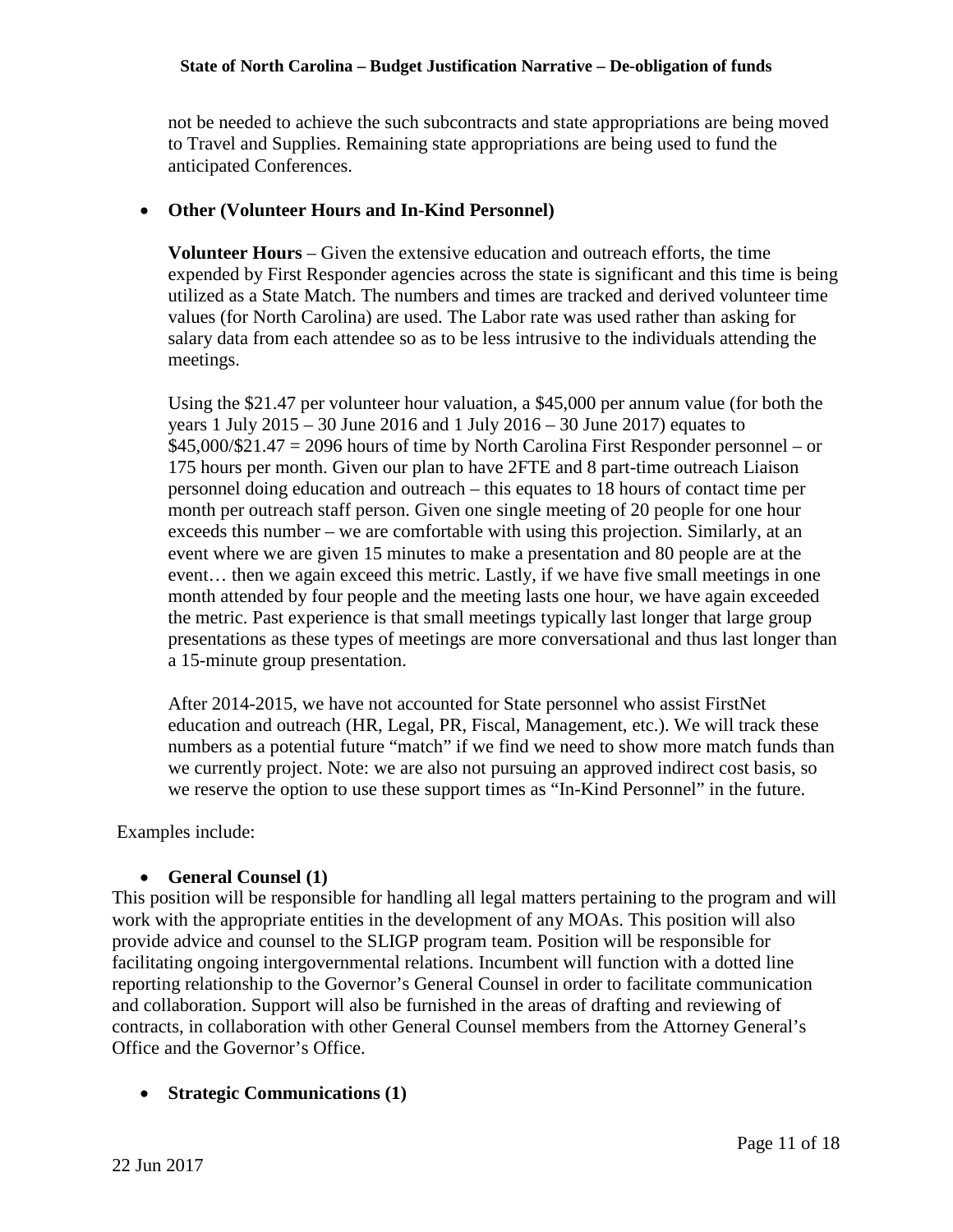This person will be responsible for the promotion of the SLIGP program at the state level with senior executives and the media. The individual will manage internal and external communications and work with staff to develop and publish appropriate communication messages for all constituents. As required, work with staff to prepare speeches, presentations, and other communications related tasks. This person will also assist in the preparation of required reports for the General Assembly. This person's time could be an in-kind contribution to the SLIGP work, with the person's salary allocated from the North Carolina Department of Information Technology personnel budget and not from any federal source.

#### • **Human Relations (multiple)**

These personnel support the NC SLIGP effort by performing typical Human Relations activities such as Personnel, Payroll, Training, Recruiting, Worker Safety, etc.

#### • **Fiscal (multiple)**

These personnel support the NC SLIGP effort by performing typical financial functions needed for back end Finance: allocation, distribution, tracking, reporting, auditing, and analysis.

#### • **Other (Facility Space in-Kind)**

As the FirstNetNC staff require office space to support the SLIGP effort, the office space used was a match by the State. In North Carolina, state agencies do not make lease payments to the Department of Administration. Rather, the State Property Office in the Department of Administration negotiates lease terms for each department. This rate is \$14.65 per square foot annually for DIT where FirstNetNC is housed.

Office Lease Space contributions are based on the following calculations which arrived at by application of the Department of Administration Space Guidelines and through yearly costs per square foot (see Appendix A for NC State Government Guidelines)

| FY14-15                                        | Qtv  | Sq Ft  | Total       |
|------------------------------------------------|------|--------|-------------|
| Office Space                                   |      |        |             |
| Project Director (IT Director)                 | 0.37 | 240    | 88.8        |
| Project Manager (IT Project Prog Manager)      | 1    | 160    | 160         |
| Professional Staff (Dpty SPOC, etc.)           | 2    | 108    | 216         |
| Admin Assistant                                | 1    | 96     | 96          |
| PT Employees (Outreach Liaisons)               | 8    | 22     | 176         |
| General Space (20% of Office Space)            | 0.2  | 736.8  | 147.36      |
| Circulation Space (25% of General and Offices) | 0.25 | 884.16 | 221.04      |
| <b>TOTAL SQ FT</b>                             |      |        | 1105.2      |
| Total Price given \$14.65 per year per sq. ft. |      |        | \$16,191.18 |
|                                                |      |        |             |

| <b>FY15-16</b> |  | Qty Sq Ft |
|----------------|--|-----------|
|----------------|--|-----------|

Office Space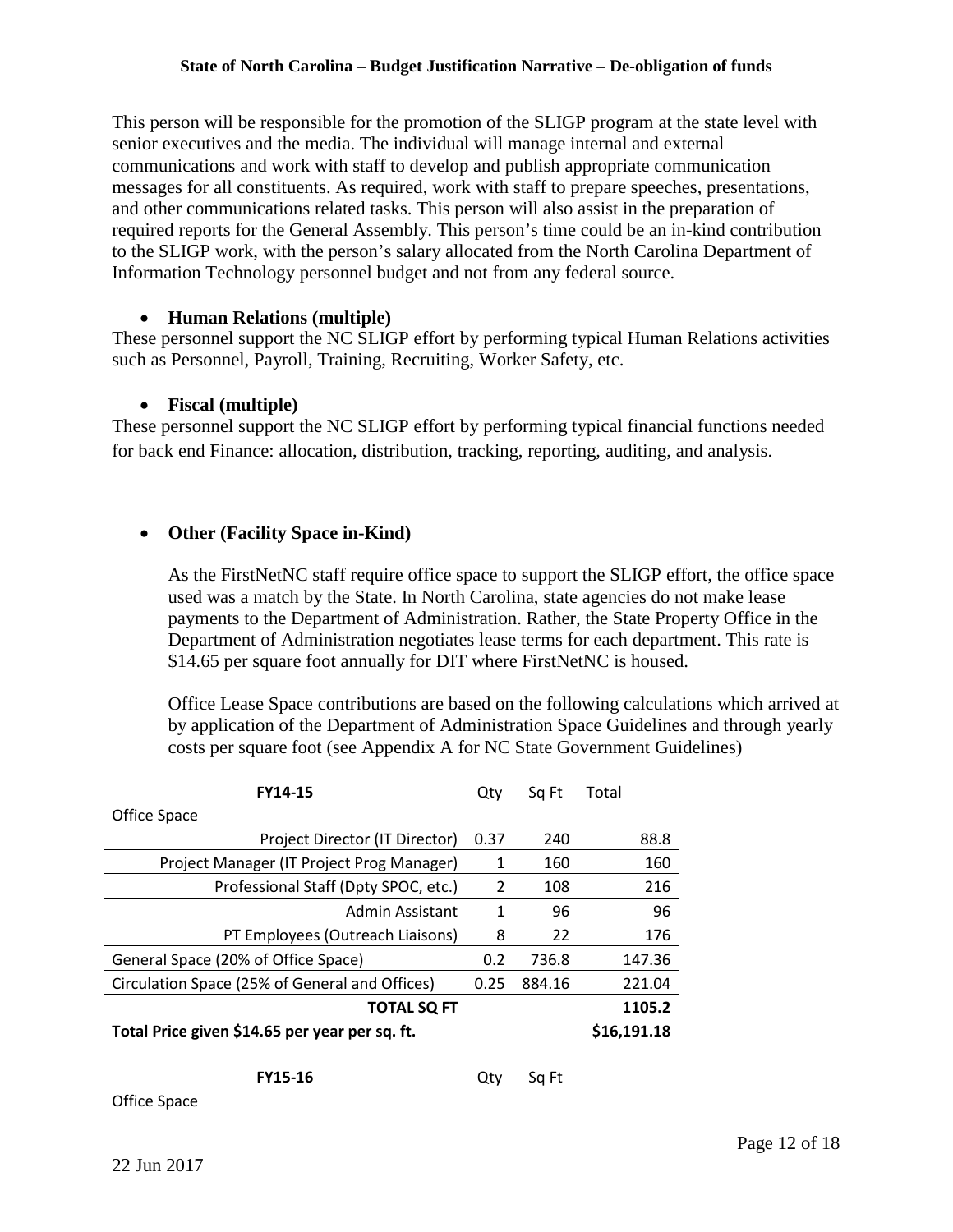| Project Director (IT Director)                       | 0.37         | 240    | 88.8                         |
|------------------------------------------------------|--------------|--------|------------------------------|
| Project Manager (IT Project Prog Manager)            | 1            | 160    | 160                          |
| Professional Staff (Dpty SPOC, etc.)                 | 2            | 108    | 216                          |
| Admin Assistant                                      | $\mathbf{1}$ | 96     | 96                           |
| PT Employees (Outreach Liaisons)                     | 8            | 22     | 176                          |
| General Space (20% of Office Space)                  | 0.2          | 736.8  | 147.36                       |
| Circulation Space (25% of General and Offices)       | 0.25         | 884.16 | 221.04                       |
| <b>TOTAL SQ FT</b>                                   |              |        | 1105.2                       |
| Total Price given \$14.65 per year per sq. ft.       |              |        | \$16,191.18                  |
|                                                      |              |        |                              |
| FY16-17                                              | Qty          | Sq Ft  |                              |
| Office Space                                         |              |        |                              |
| Project Director (IT Director)                       | 0            | 240    | 0                            |
| Project Manager (IT Project Prog Manager)            | 1            | 160    | 160                          |
| Professional Staff (Dpty SPOC, etc.)                 | 1.5          | 108    | 162                          |
| Admin Assistant                                      | 0            | 96     | 0                            |
| PT Employees (Outreach Liaisons)                     | 4            | 22     | 88                           |
| General Space (20% of Office Space)                  | 0.2          | 410    | 82                           |
| Circulation Space (25% of General and Offices)       | 0.25         | 492    | 123                          |
|                                                      |              |        |                              |
| <b>TOTAL SQ FT</b>                                   |              |        | 615                          |
| Total Price given \$14.65 per year per sq. ft.       |              |        | \$9,009.75                   |
|                                                      |              |        |                              |
| FY17-18                                              | Qty          | Sq Ft  |                              |
| Office Space                                         |              |        |                              |
| Project Director (IT Director)                       | 0            | 240    | 0                            |
| Project Manager (IT Project Prog Manager)            | $\mathbf{1}$ | 160    | 160                          |
| Professional Staff (Dpty SPOC, etc.)                 | 1.5          | 108    | 162                          |
| Admin Assistant                                      | 0            | 96     | 0                            |
| PT Employees (Outreach Liaisons)                     | 0            | 22     | 0                            |
| General Space (20% of Office Space)                  | 0.2          | 322    | 64.4                         |
| Circulation Space (25% of General and Offices)       | 0.25         | 386.4  | 96.6                         |
| <b>TOTAL SQ FT</b>                                   |              |        | 483                          |
| Total Price given \$14.65 per year per sq. ft.       |              |        | \$7,075.95                   |
| Calculate at 10/12 given that the program ends       |              |        |                              |
| 2 months prior to the end of the fiscal year         |              |        | \$5,896.63                   |
|                                                      |              |        |                              |
| <b>Grand Total</b>                                   |              |        | \$47,288.74                  |
| Originally reported in FY14-15*<br><b>Difference</b> |              |        | \$58,123.00<br>$-$10,834.27$ |

\*Originally in FY14-15 the calculation was misunderstood as a per month rate and not a per year rate. This caused us to report \$58,123 during that year rather than the intended \$16,191.18.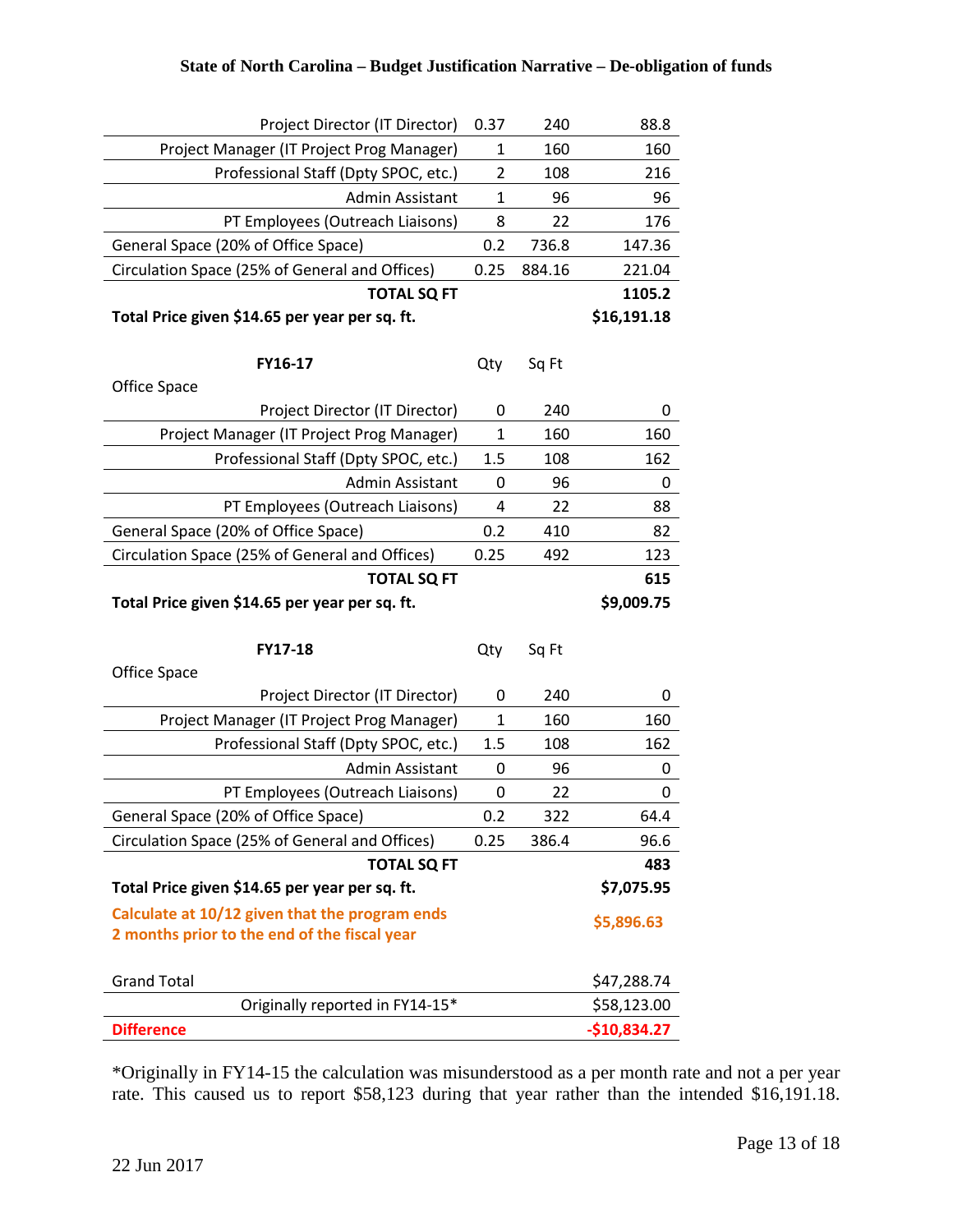Given the reduction in staff over the life of the program, the total amount is now below the original amount reported. This leaves a total of \$10,834.27 over. This amount is being subtracted from the Other in-kind Personnel category (see Detailed Budget spreadsheet under Match funds for Q16) and is reflected in our tracking document that shows such funds.

Attached appendix A are the State guidelines for personnel.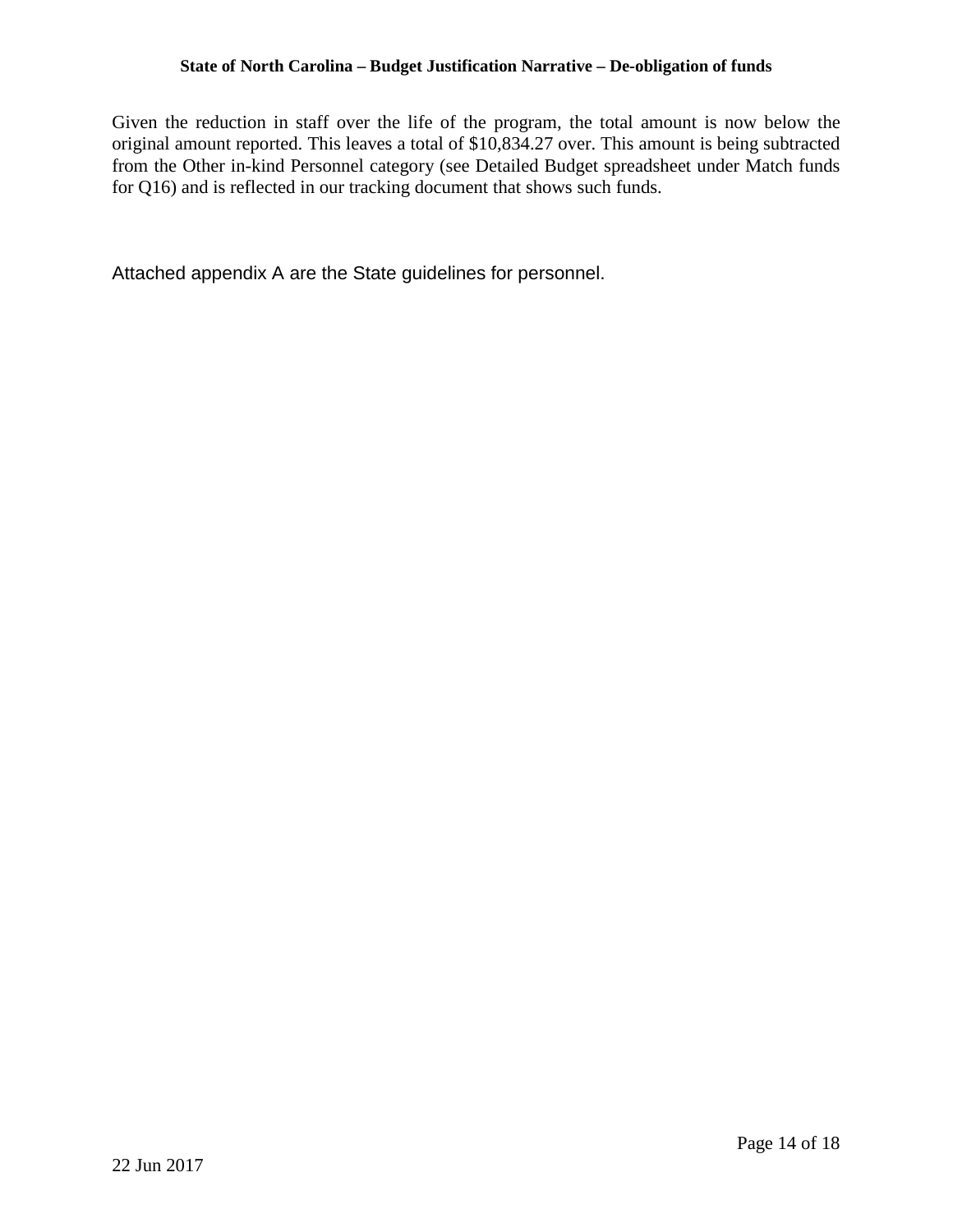# **APPENDIX A: North Carolina State Government Office Space Guidelines**

# **SPACE GillDELINES STAFF**

| Position                                   | Square Footage Range | Elec | Tele/Data |
|--------------------------------------------|----------------------|------|-----------|
| Cabinet Level                              | 360                  | 5    | 2         |
| Deputy or Assistant Secretary              | 270                  | 5    | 2         |
| Division Director (Managers report to)     | 240                  | 4    | 1         |
| Manager (Supervisors reports to)           | 160                  | 4    | 1         |
| Supervisor (Professional Staff reports to) | 130                  | 4    | 1         |
| Attorney (Specialty Office)                | 120                  | 4    | 1         |
| Professional Staff (No one reports to)     | 108                  | 4    | 1         |
| Administrative Asst. (Specialty Office)    | 96                   | 4    | 1         |
| Clerical/Temp/Contractor/Intern            | 80 (Workstation)     | 4    |           |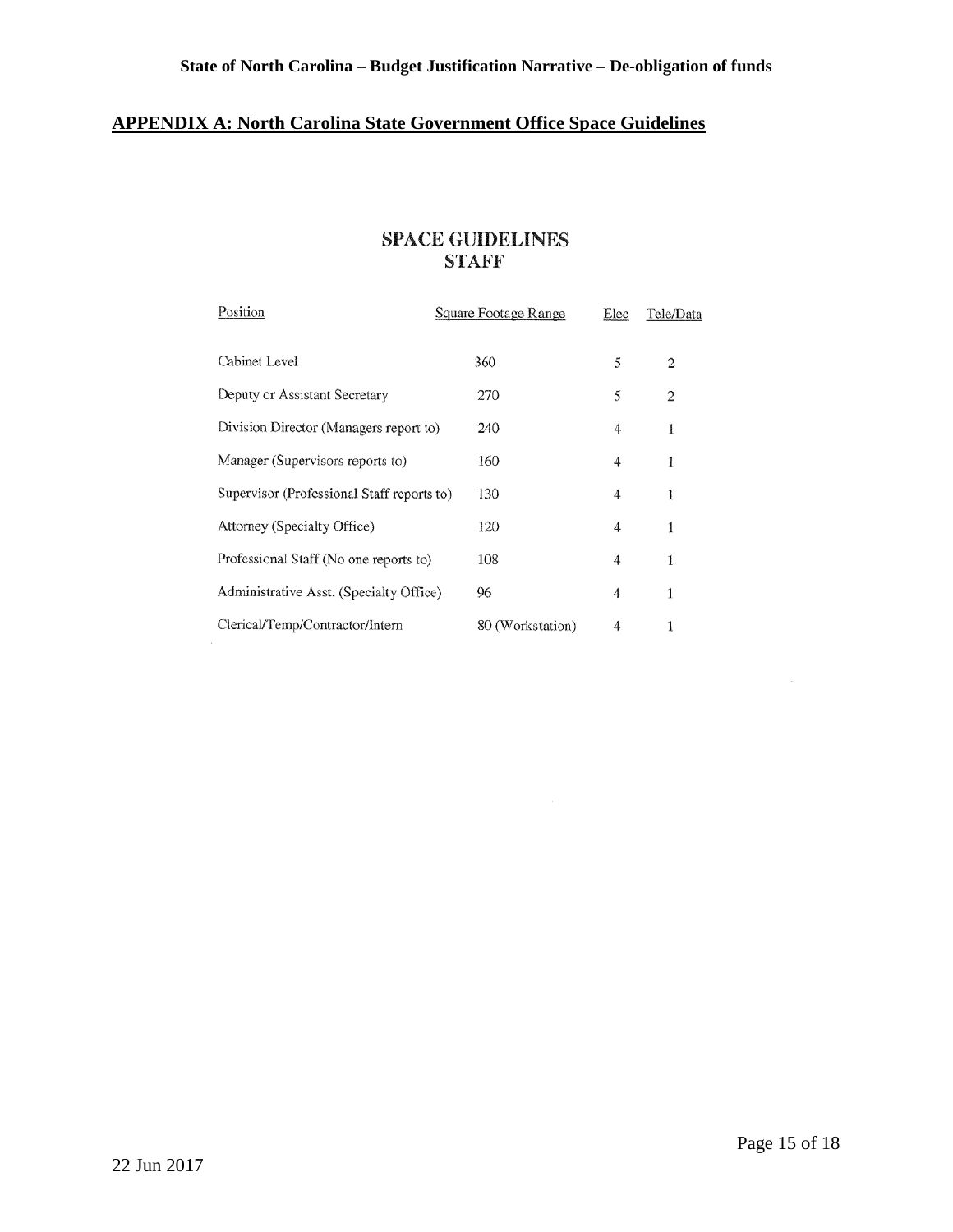$\mathcal{L}_{\rm{max}}$  and  $\mathcal{L}_{\rm{max}}$ 

contract the present and the contract of the season

#### **SPACE GUIDELINES MISCELLANEOUS**  2/25/2008

#### **General Guidelines (Apnlv to most State Agencies):**

- See attached "Space Guidelines Staff" for office allocations.
- Conference Rooms: Provide 15 sf per person attending. The number of attendees is generally equal to the number of staff but regional type offices may serve more. These rooms should be sized on routine, (not extreme) use. For example, if an agency bas staff meetings for 20 each month, but brings in their field staff of 20 more only twice a year, their conference room should seat 20 not 40.
- Training Rooms: Typically not required but frequently requested. Verify the need first. If needed for computer training, size based on 25 sf per person. Physical training, such as hand-to-hand, requires about 60 sf per person.
- Circulation: Circulation percentages vary with lease size and use. In general, leases below 10,000 sf are allocated 25%, leases between 10,000 sf and 25,000 sf are allocated 30%, and leases over  $25,000$  sf are allocated 35%. As the number of small spaces (sucb as workstations or professional staff offices) increases relative to the number of large spaces (such as large conference and storage rooms), he circulation percentage should increase.
- Itinerant Offices: Routinely provided only for VR (130 sf) and ESC (108 sf). Provided elsewhere only where documented r.eed exists. Always use 108 sf except as noted for VR.
- File Storage: Allow  $9$  sf per vertical cabinet and  $14$  sf per lateral cabinet. These areas are usually open space. Secure file storage is provided for medical records only (although more and more requesis are coming in to secure personnel records too. I usually suggest lockable cabinets for any non-medical files).
- LAN Rooms: Usually 8 x 10. Can be smaller in small leases. Always enclosed space. In small leases, this can also serve as storage space.
- Kitchenettes: Typically 6 x 10 (Small), 8 x 10 (Large). However, large leases (50 people or more) may require larger Break Rooms to accommodate vending machines and more counter space. Leases for 100 people or more may require multiple Kitchenettes - maybe one larve one with vending etc. and one or more small ones dispersed throughout the space. Remember that these rooms are typically not intended as a place to eat They are meant to provide a space for a coffee pot, refrigerator, and microwave. See ESC Guidelines for the only current exception. Kitchenettes are usually en :losed space.

and with a traditional experience of the second companion and research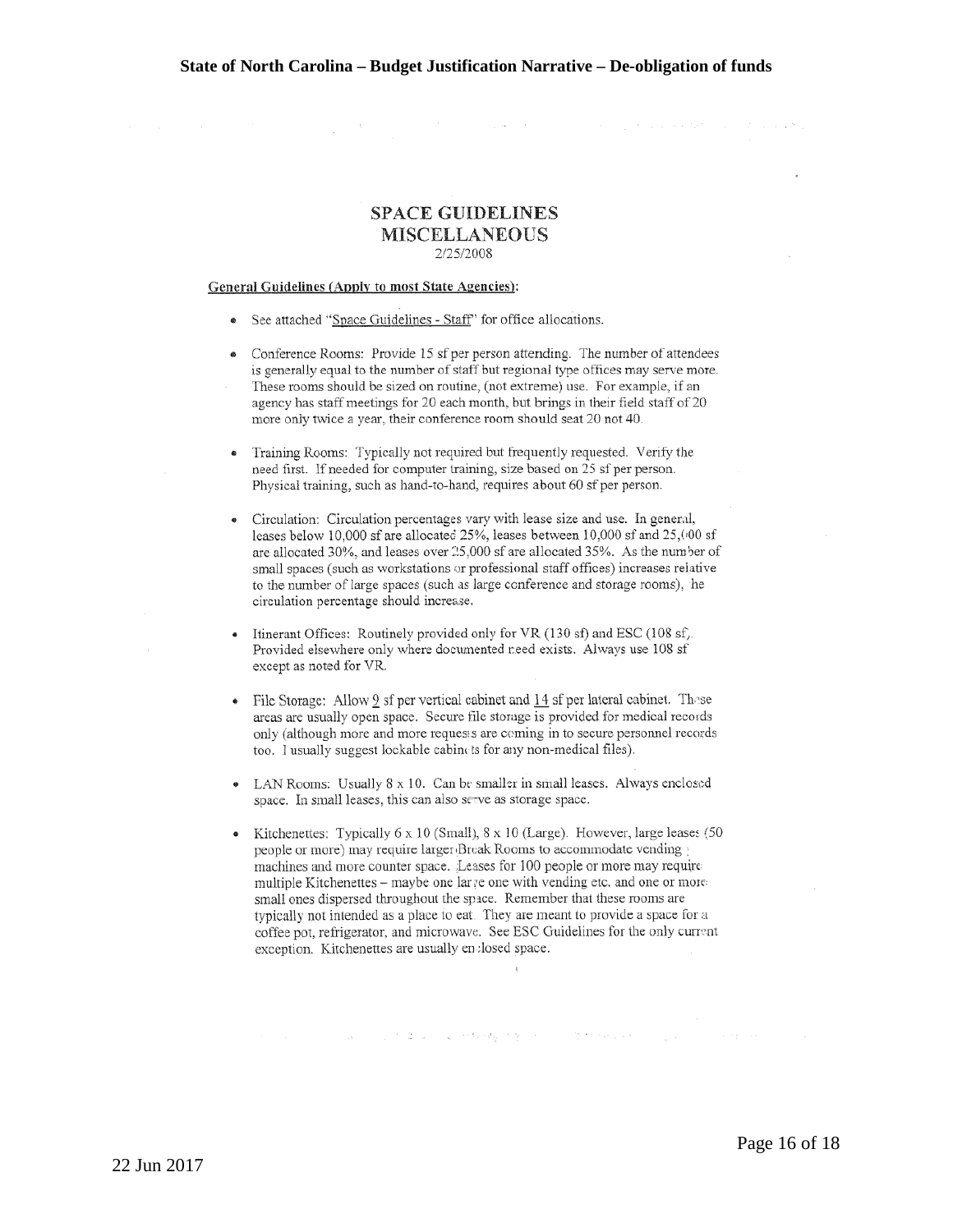- Copy/Fax/Work Areas: 8 x JO (Small), 10 x 12 (Large). Large leases usually require more than one copy area. Usually open unless confidentiality is a concern (such as an HIV/STD office).
- Restrooms: Restrooms are based on the number of fixtures required to serve the occupant load of the building or space. These calculations can be a little involved, however, so unless your lease bas excessive meeting space (high occupancy) or excessive storage space (low occupancy), use the following estimates to account for restroom space:

| Size of Lease in SF | Required Restroom SF | Comments        |
|---------------------|----------------------|-----------------|
| $1000$ or less      | 50                   | Unisex Restroom |
| 1000 to 3000        | 180                  | Male and Female |
| 3000 to 7500        | 240                  | Male and Female |
| 7500 to 10000       | 400                  | Male and Female |
| 10000 to 15000      | 500                  | Male and Female |
| 15000 to 25000      | 600                  | Male and Female |
| 25000 to 35000      | 800                  | Male and Female |
| 35000 to 50000      | 1000                 | Male and Female |

#### **Restroom Allowances**

#### CDSA:

• See CDSA Template.

#### **ESC:**

Career Resource Center: This area is sized based on the number of Computers/Terminals identified in their specs x 15 sf each x 1.5 (for 50% circulation). For example, the CRC in an ESC office with 12 computers and 2 terminals would be sized as follows:

(14 computers or terminals x 15sf/computer or terminal) x  $1.5 = 315$  sf

I typically round up 5%  $(+/-)$ , so this CRC would be 330 sf, or 15' x 22'.

some devices and performance of the special contract the contract

CRC is always open space.

Popular Control Comp